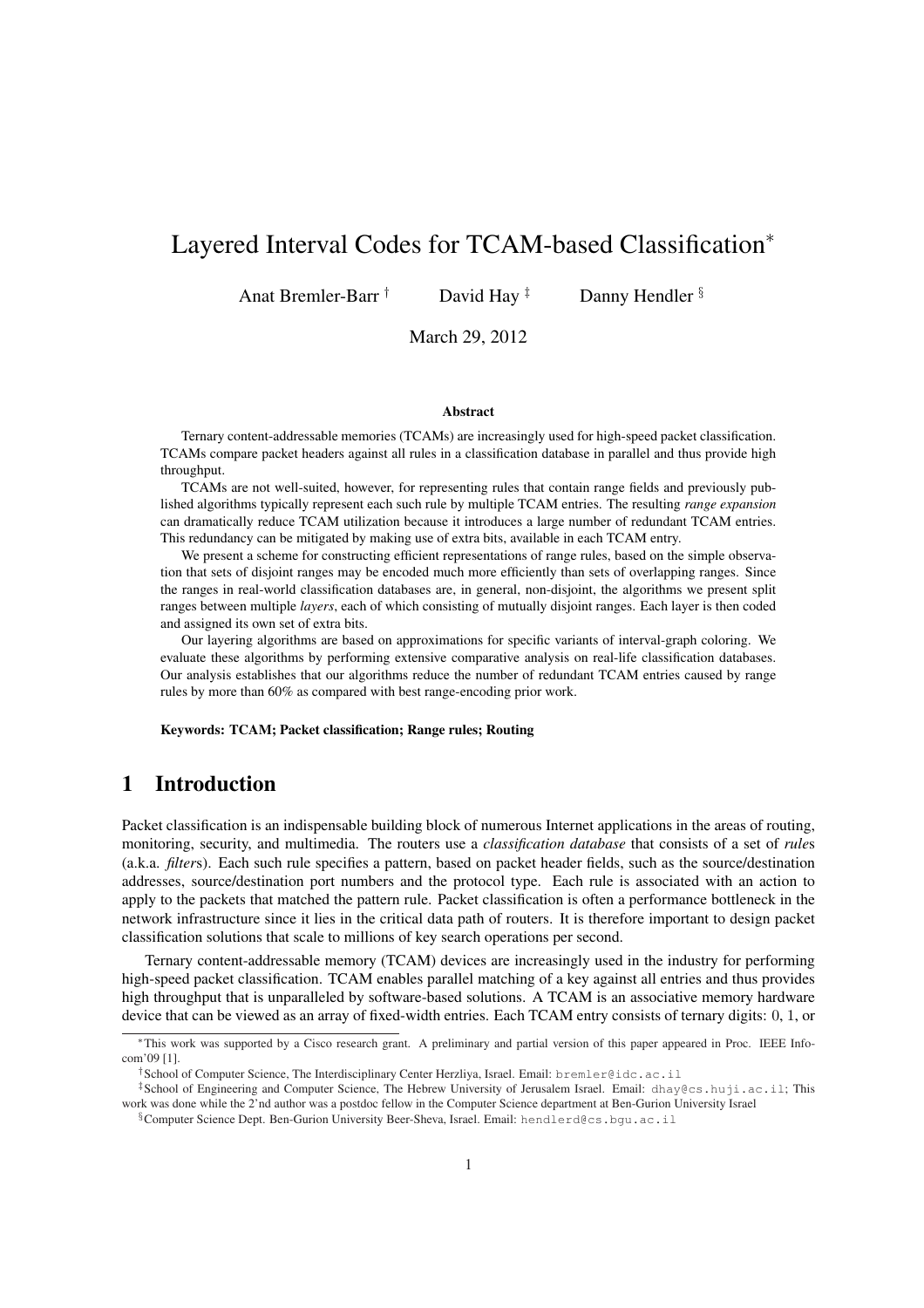'\*' (don't-care). When a key matches multiple TCAM entries, the TCAM returns the index of the first matching entry. This index is then used to locate the information specifying which actions to apply to the packet. For classification applications, TCAMs are typically configured to be 144 bits wide. This leaves a few dozens of unused bits, called *extra bits*, per each TCAM entry.

A significant obstacle to the efficient use of TCAMs for packet classification is the fact that they are not well suited for representing rules that contain *range fields*, such as port fields. The traditional technique for range representation is the *prefix expansion* technique [2], in which a range is represented by a set of prefixes, such that each is stored in a single TCAM entry. For example, the range [1, 6] can be represented by the prefix set {001, 01\*, 10\*, 110}. Hence, a single rule may require multiple TCAM entries, resulting in *range expansion*. Range expansion was found to cause an increase of more than 16% in TCAM space requirements for real-word databases [3].

### 1.1 Our Contributions

We present a scheme for constructing efficient representations of range rules, by making efficient use of TCAM extra bits. The scheme is based on the simple observation that sets of disjoint ranges may be encoded much more efficiently than sets of overlapping ranges. Since the ranges in real-world classification databases are, in general, non-disjoint, the algorithms we present split the ranges between multiple *layers*, each of which consists of mutually disjoint ranges. Each layer is then coded and assigned its own set of extra bits. We call the resulting encoding scheme a *Layered Interval Code* (LIC). Roughly speaking, our goal is to find a minimum-size LIC code, where the *size* of a LIC code is the number of extra bits it uses.

We consider two problems related to the space-efficient construction of LIC codes. An instance of the *minimum-space LIC* (MLIC) problem consists of a set  $S$  of ranges. The MLIC problem is to output a LIC code for the ranges of S that uses a minimum number of bits. We call the second problem the *budgeted minimum-space LIC* (BMLIC) problem. An instance of BMLIC consists of a set S of *weighted* ranges and a positive integer  $b$ , the number of available bits. The BMLIC problem is to output a LIC code for a maximum-weight subset  $S'$  of S, such that the code size of  $S'$  is at most b.

This paper presents several novel algorithms that solve the MLIC and BMLIC problems. Our algorithms use approximations for specific variants of interval-graph coloring as layering building blocks and exhibit different tradeoffs between implementation complexity and space efficiency. We then use our approximation algorithms for the efficient encoding of classifier range rules using the available budget of extra bits that exists in each TCAM entry. We have obtained real-life experimental results, comparing our algorithms with prior work, by using a large real-life classification database consisting of more than 223K rules. Our empirical results show that all of our algorithms reduce the average number of redundant TCAM entries required to represent a range rule by more than 60% as compared to best range-encoding prior work. A known drawback of TCAM devices is their high power consumption and heat generation. Since the energy consumed by TCAM devices grows linearly with the number of classification rules it stores [21, 22], efficient representation of range rules results in reduced power consumption.

In practice, classification databases change over time. To maintain space efficiency, every practical range encoding scheme whose encoding is a function of the database ranges-distribution (such schemes are named *database-dependent*) must change its encoding in accordance with these changes. First and foremost, it is crucial to guarantee *hot updates*; namely, that while TCAM entries are being updated, the device can still be used to classify incoming packets. Our scheme supports a novel and efficient hot updates mechanism that can be combined with any database-dependent encoding scheme (including ours). This algorithm requires only a single extra bit per TCAM entry.

On the theoretical side, we formalize the MLIC problem and prove that it is NP-hard by a reduction from the *circular arc graph coloring* problem, whose NP-hardness was established in [4]. We also formalize the BMLIC problem and use a reduction from the MLIC problem to prove that it also is NP-hard. Since our NPcompleteness results establish that finding exact solutions for the MLIC and BMLIC problems efficiently is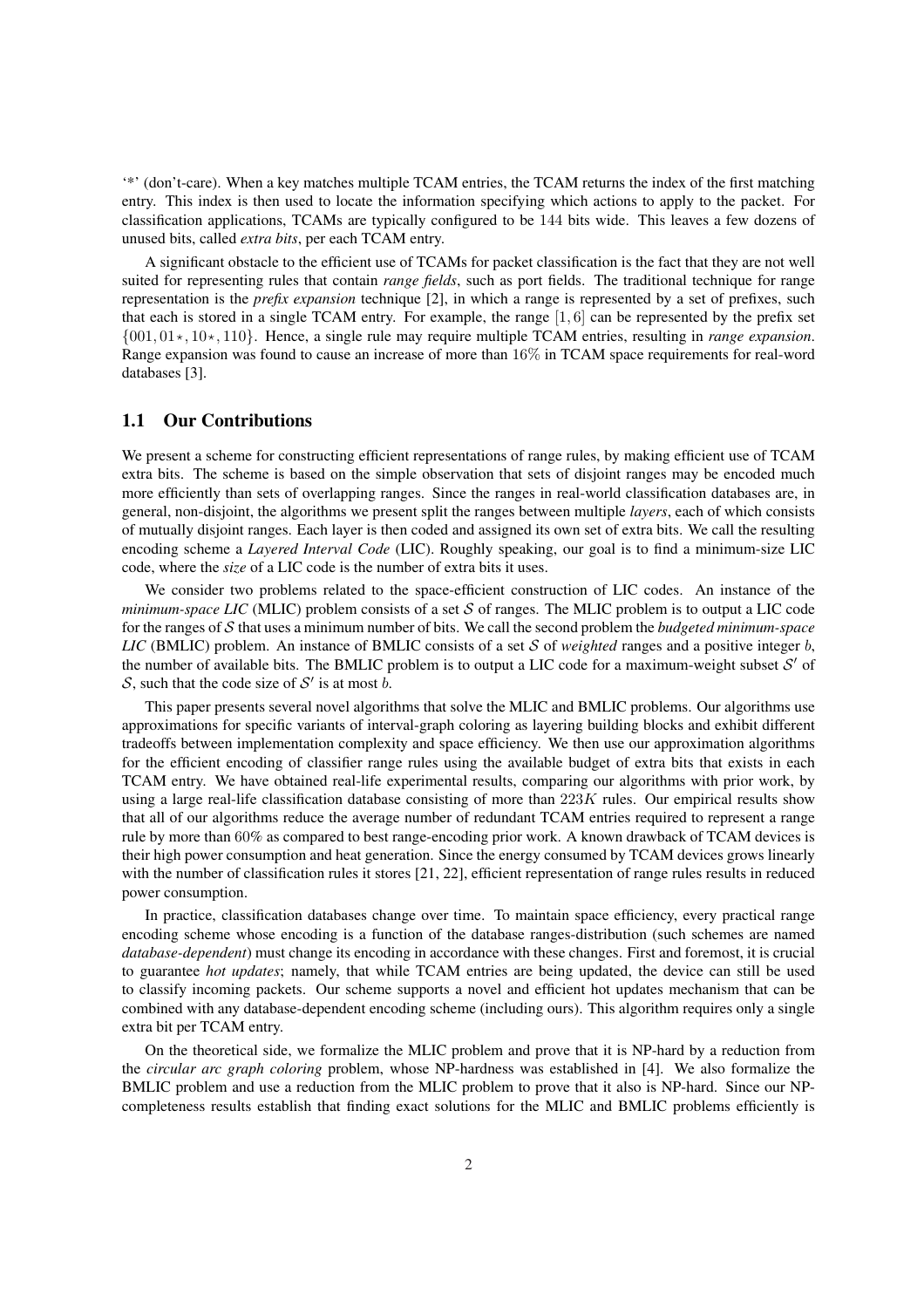impossible, they motivate our use of approximation algorithms. We also prove that an algorithm presented in [5] for the closely related *chromatic sum* problem [6] is a polynomial-time 2-approximation algorithm for MLIC. We use this approximation algorithm as a building block in some of the algorithms we present.

# 2 Background

The issue of using TCAM devices for packet classification has received considerable attention from the research community over the past few years. A key issue dealt with by researchers in this regard is that of improving the space-efficiency of TCAM range representation. This issue was considered both from the algorithmic [7, 8, 9, 10] and the architectural [11] perspectives.

Spitznagel, Taylor, and Turner, introduced *Extended TCAM* [11], which implements range matching directly in hardware in addition to reducing power consumption by over 90% relative to standard TCAM. While this may represent a promising long-term solution, it seems that changing the ternary nature of TCAM entries while maintaining reasonable per-bit cost and addressing scalability issues will not be accomplished in the near future.

### 2.1 Prefix Expansion

The traditional technique for range representation, originated by Srinivasan et al. [2], is to represent a range by a set of prefixes, each of which can be stored by a single TCAM entry. The worst-case expansion ratio when using prefix expansion for ranges whose endpoints are W-bits numbers is  $2W - 2$ . The problematic range is  $R_w = [1, 2^w - 2]$ , whose smallest cover set is  $\{01*^{w-2}, 001*^{w-3}, 0001*^{w-4}, \dots, 0^{w-1}1, 10*^{w-2}, \dots\}$  $110 \star^{w-3}, \cdots, 1^{w-1}0 \}.$ 

As observed by Taylor [3], a single rule that includes two 16-bit range fields could, in the worst-case, require  $(2 \cdot 16 - 2)^2 = 900$  entries. Though such rules are rare in practice, analysis of real-world databases, provided by [3], revealed that prefix expansion may increase the number of required TCAM entries by a factor of more than 6.

### 2.2 Independent Range Encoding

Prior work that deals with the range expansion problem can roughly be divided to two main categories: databaseindependent and database-dependent range encoding algorithms. The encoding of a range by a database-dependent scheme is a function of the distribution of ranges in the database in which it occurs. In contrast, the encoding of a specific range by a database-independent scheme does not change across different databases. Lakshminarayana et al. present a database-independent range encoding algorithm that is based on the concept of *fence encoding* [9]. Bremler-Barr and Hendler [12] present a database-independent algorithm that is based on the observation that small ranges, which occur frequently in real-world databases, are encoded more efficiently by using *Gray code* [13]. Both these works also present hybrid versions that are database-dependent.

### 2.3 Dependent Range Encoding

The first database-dependent prior work is due to Liu [7]. The basic idea is to use the available extra bits as a bit map: a single extra bit is assigned to each selected range  $r$  in order to avoid the need to represent  $r$  by prefix expansion. Figure 1(a) illustrates the details of this technique. If range r is assigned extra bit i, then the i'th extra bit is set in all TCAM entries that include  $r$ ; all other extra bits are set to 'don't care' in these entries. In the search key, extra bit  $i$  is set to 1 if the key falls in range  $r$  or set to 0 otherwise.

This basic scheme eliminates redundancy for every range that is assigned an extra bit. However, since the number of ranges whose redundancy may be eliminated is bounded by the number of extra bits, this solution does not scale. Indeed, as observed by [9], the number of unique ranges in today's classification databases is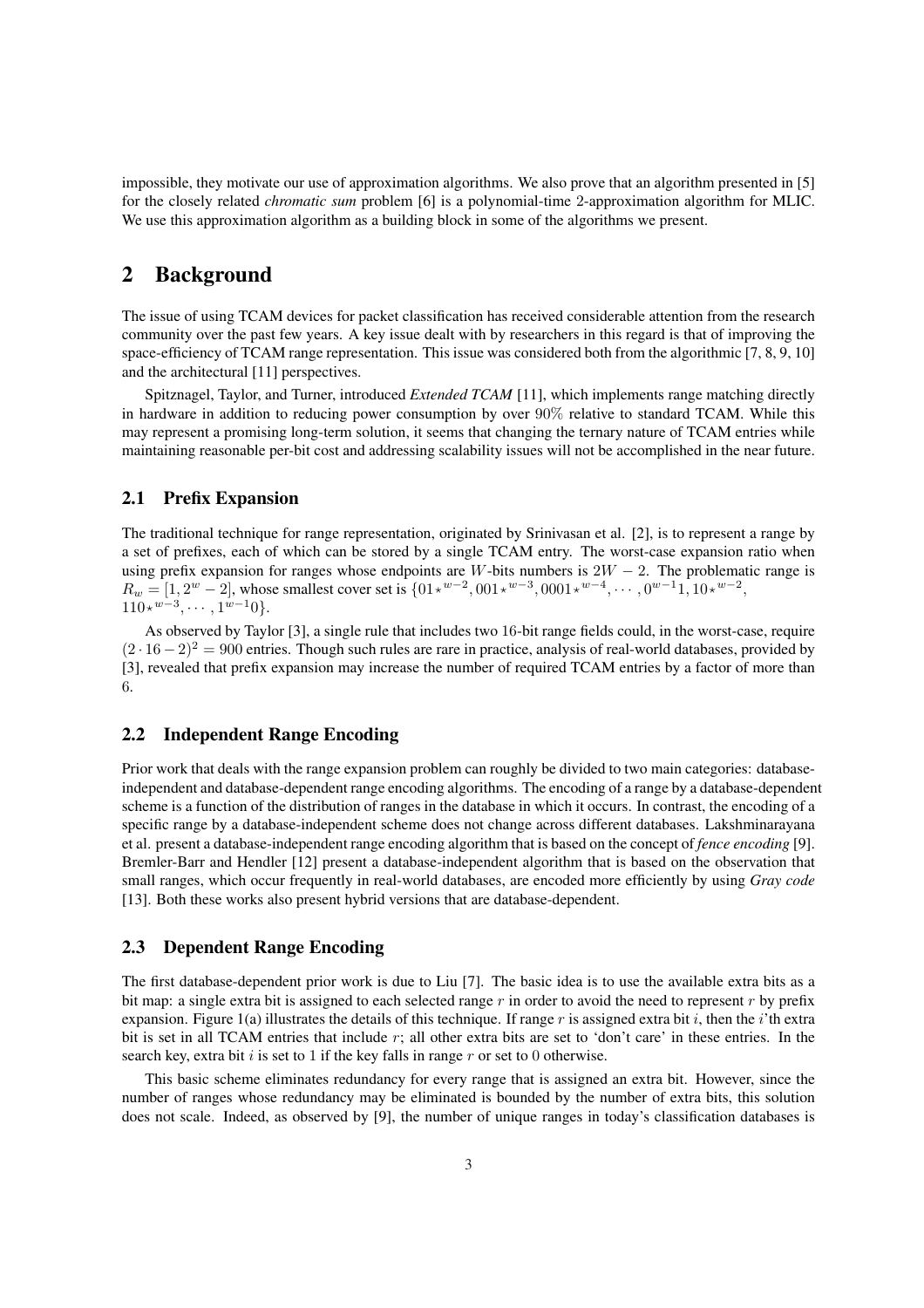

Figure 1: Encoding Example using (a) Liu's Basic Dependent Encoding; (b) Region Partitioning encoding.

around 300 and is anticipated to continue to grow in the future. This growth is expected to accelerate, due to the use of TCAMs by Intrusion Detection Systems (IDS), which add new range fields, such as a packet-length field.

To alleviate this scalability problem, *Region Partitioning* was proposed in [7]. Region partitioning is illustrated in Figure 1(b). This partitioning may split a range into multiple sub-ranges. Each such sub-range is encoded by two numbers: the region number into which it falls, and the sub-range number within that region. Unfortunately, in practice, this algorithm often results in high expansion (see our experiment results in Section 7), since a range is divided to multiple sub-ranges and the encoding of each sub-range required a separate TCAM entry.

Che et al. present a bit-map based scheme, called DRES, that employs a *dynamic range selection* algorithm for selecting the ranges that are to be assigned extra bits [14]. DRES is a greedy algorithm that assigns extra bits to the ranges with highest prefix expansion. The key difference between DRES and our scheme is that, whereas DRES assigns a single bit per range, we use the much more compact LIC coding. This allows our scheme to give better 'bang for the (extra) bit', since we are able to eliminate more redundancy using the same number of bits as compared with DRES.

Chang and Su [15] present a range-representation scheme based on Gray code. Their algorithm aggregates the elementary intervals induced by classifier ranges by using Binary Reflected Gray Code encoding. Unlike our work, [15] focuses on minimizing the required number of extra bits without assuming any bound on the number of available extra bits per TCAM entry. Zheng et al. [16] present a distributed TCAM-based packet classification scheme. Their scheme supports the incorporation of the DRES [14] range-encoding algorithm.

Rottenstreich and Keslassy [18] present a database dependent encoding scheme that encodes any range by using at most  $W$  TCAM entries, where  $W$  is the width in bits of range fields. Their encoding algorithm relies on the fact that each action applied by a rule is associated with a "default action" that should be applied to packets that do not match the rule. A similar approach was studied also by Cohen and Raz [17].

The work most closely related to ours is that of Lunteren and Engbersen [8]. They present Parallel Packet Classification ( $P^2C$ ), for parallel field searches. The encoding employed by  $P^2C$  for range representation is essentially a layered interval code. However, [8] does not present explicit layering algorithms. More importantly, unlike our work, it does not address the budgeted minimum-space LIC problem, which arises in realistic settings in which the number of available per-entry extra bits is limited.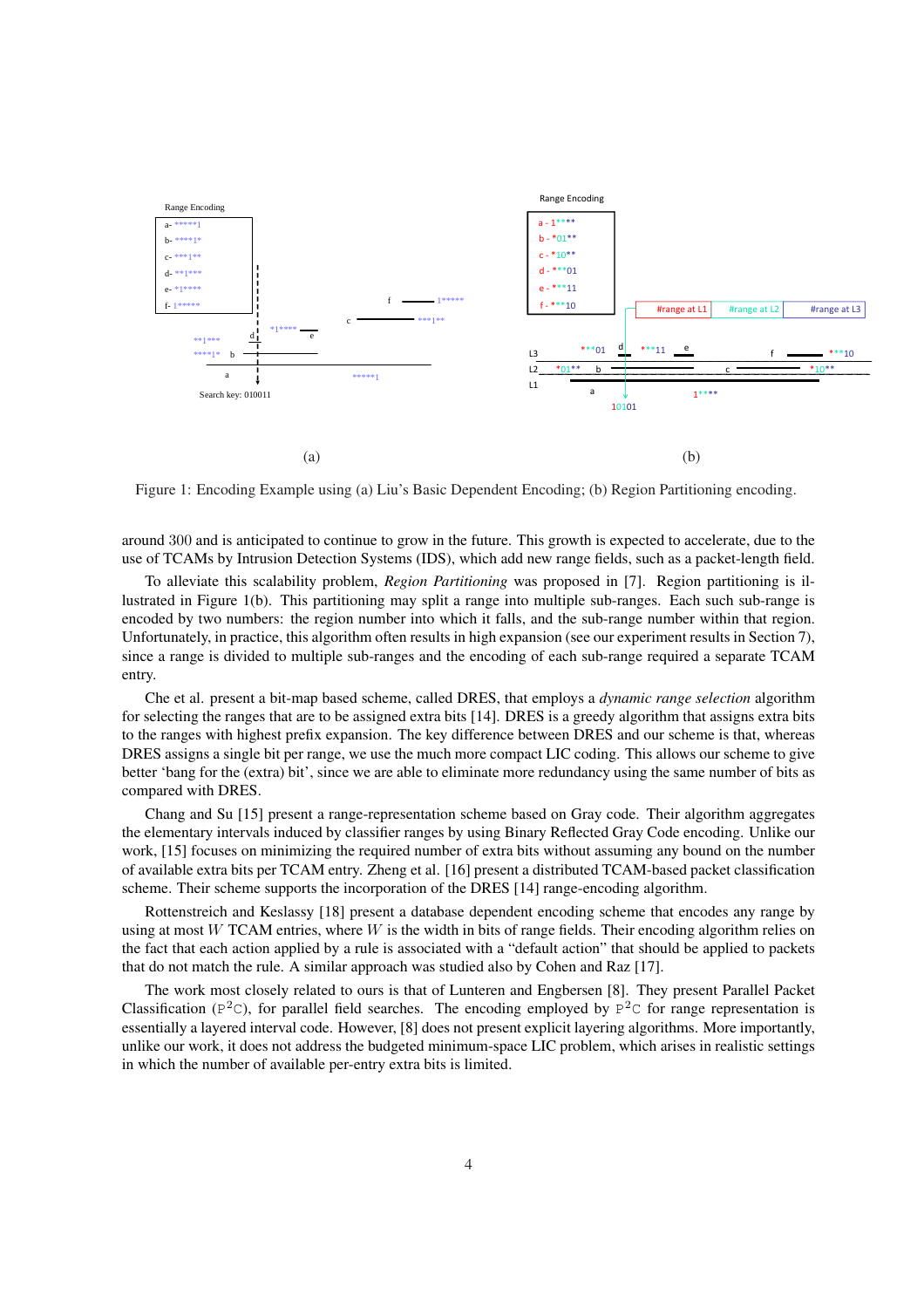### 2.4 Classifier Minimization Algorithms

A more general approach is *classifier minimization*. Classifier minimization algorithms encode all classification rules and not only range rules. Key examples of such algorithms are [18, 19, 20, 21, 22, 23, 24, 25]. While classifier minimization reduces TCAM memory consumption considerably, it also has two significant drawbacks. First, the encoded classifier may be extremely different from the original classifier, as configured by the system administrator, making it very difficult for the administrator to track statistics (such as, e.g., the number of hits on each configured rule); range-expansion reduction techniques such as ours do not suffer from this problem. A second disadvantage is that classifier updates are more expensive because the update of even a single rule may significantly influence the representation's efficiency. In contrast, the efficiency of our scheme, as well as other range-expansion reduction algorithms, may decrease only when the set of *unique* ranges changes, or if there is a significant change in the number of occurrences of ranges in the database.

Pao et al. [23] present the *Prefix inclusion coding* (PIC) classifier minimization algorithm. They explain how PIC can be applied also for range encoding. However, when ranges overlap, their algorithm must perform range decomposition which may significantly reduce its efficiency.

# 3 The Layered Interval Encoding Scheme

The LIC encoding scheme is based on the simple observation that, while encoding n arbitrary ranges may require n bits, only  $\log(n + 1)$  bits are required to encode n *disjoint* ranges. Our algorithm is composed of three stages: a *layering stage*, a *bit allocation stage*, and an *encoding stage*. Note that all these stages are done in a preprocessing phase, thus lookup operations still take only a single TCAM cycle.

In the *layering stage*, we partition the intervals<sup>1</sup> that occur in the database into a set of interval-sets  $C$ , such that all the intervals in any interval-set  $L \in \mathcal{C}$  are mutually disjoint. We call the set  $\mathcal{C}$  the *layering* of the intervals. In Section 3.2 we propose several polynomial-time layering algorithms that are based on approximation algorithms for the BMLIC and MLIC problems.

In the *bits allocation stage*, we iterate over extra bits, deciding for each to which layer it should be assigned. Roughly speaking, a bit is assigned to the layer for which the total weight of intervals that can now be coded by using this bit is maximum. This process minimizes range-expansion, while not exceeding the extra bits budget. We describe the bits allocation stage in detail in Section 3.3.

Finally, in the *encoding stage*, we construct the corresponding search keys and TCAM entries, based on the outputs of the layering and bits allocation stages. The selected ranges of each layer are encoded independently (of other layers) by using available extra-bits. Roughly speaking, a search key is constructed by encoding, for each layer, the single range of this layer to which the search key falls; if no such range exists, we encode a value representing the "area" outside all of this layer's ranges. A range-entry is constructed by encoding the range (at the single layer to which it belongs), while using 'don't care' bits for all other layers. This stage is described in more detail in Section 3.4. Figure 2 demonstrates the encoding on the same sets of ranges that were shown in Figure 1.

In the following, we describe each of the above stages in more detail. Before that, we define required terminology in Section 3.1. For presentation simplicity, the following description assumes that each rule contains at most a single range field. This assumption is later removed in Section 4.1.

### 3.1 Terminology

A packet header consists of fields, each of which is a bit string. A *key* is a collection of κ fields from the packet header. Keys are matched against classification *rules* stored in *entries* of a *classification database*.

<sup>1</sup>Throughout this section, we mostly use the term 'interval' instead or 'range', since the approximations we employ are based on algorithms for interval-graph coloring.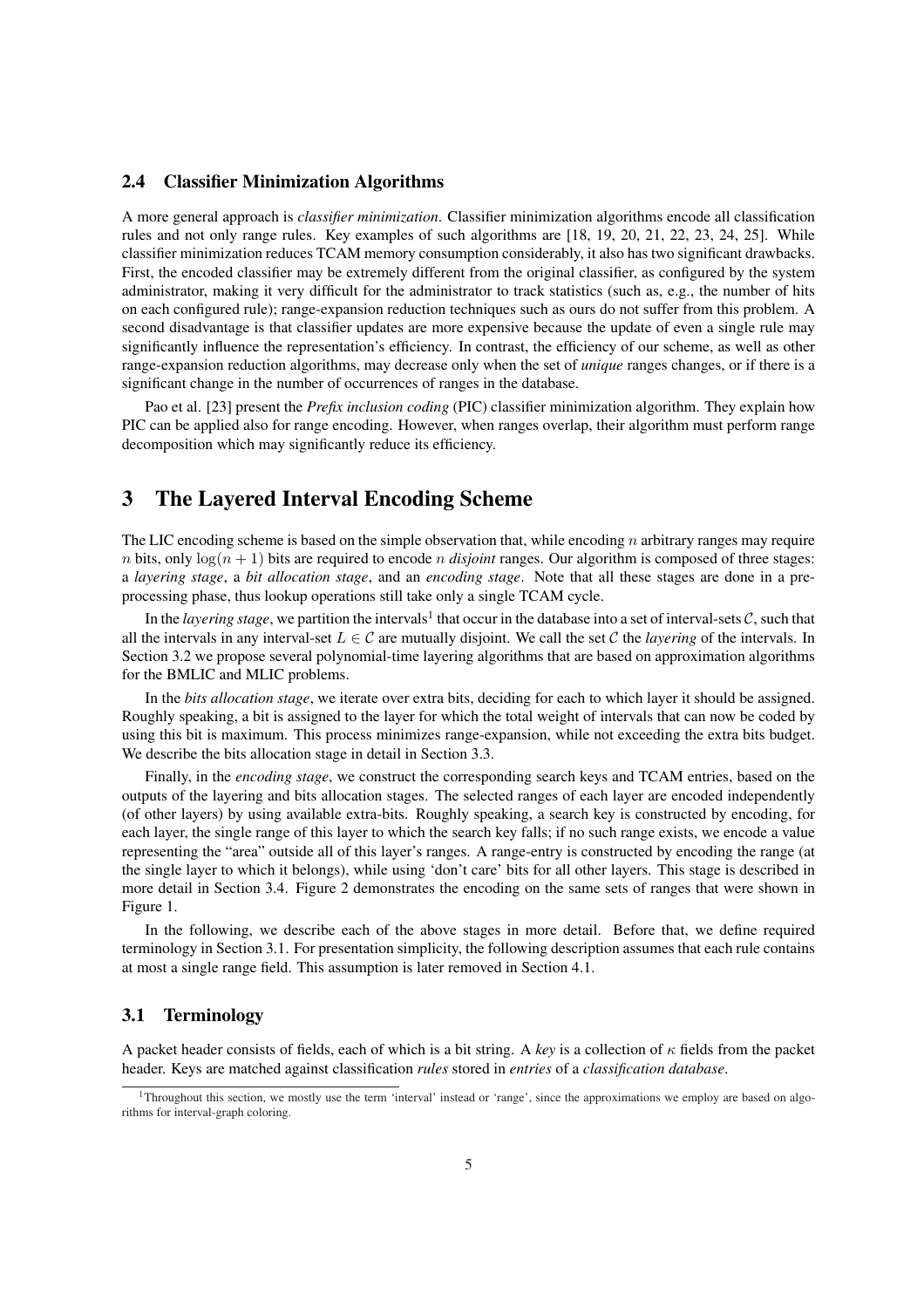

Figure 2: Example of LIC encoding.

Rules consist of  $\kappa$  fields matching the corresponding key fields. A packet p with header  $h(p)$  matches a rule R if each of the  $\kappa$  key fields of  $h(p)$  matches the corresponding field of R. Each rule field f can specify one of three types of *matches*: *exact match*, *prefix match*, or *range match*.

In general, rules containing a range field (henceforth called *range rules*) cannot be represented by a single TCAM entry and *range encoding schemes* are used to encode each such rule as a set of TCAM entries. An encoding scheme maps each range r to a set of TCAM entries that represent it, called the *cover set of* r.

The quality of the range encoding scheme  $E$  is measured by the number of additional entries it requires for encoding range rules. Specifically, the *expansion* of a range r is the size of its cover set under scheme E, while the *basic redundancy* of a range r is defined to be r's expansion minus 1. The *expansion of a rule* R is the product of the expansion of all its κ fields, where the expansion of non-range fields is defined as 1. The *basic redundancy* of a rule  $R$  is its expansion minus 1.

Let  $D$  be a classification database such that some of its rules contain range  $r$ . Under scheme  $E$ , the *total redundancy* of r in  $D$  is the product of r's basic redundancy and the number of rules of  $D$  in which r occurs. In other words, r's total redundancy is the total number of redundant entries that are required if we use encoding scheme E for r in D. The *database expansion factor* of a database D using scheme E is the relative increase in the number of entries required to represent  $D$  in TCAM using coding scheme  $E$ .

Since this paper deals with encoding range fields, we focus our attention on *range rules*, that is, rules that contain range fields. The *range redundancy factor* of a database D using scheme E is the average total redundancy of the range rules in  $D$  using  $E$ , that is, the average number of redundant TCAM entries per range rule in  $D$ . Thus, the range redundancy factor is a measure of an encoding scheme's efficiency, whereas the database expansion factor is also a function of the fraction of range rules within a database. Clearly, the lower the range redundancy factor of a scheme  $E$  is, the more efficient it is.

We consider two variations of the LIC problem: MLIC and BMLIC. Formally, these problems are coloring problems for interval graphs  $2$ .

Definition 1 *Let* G *be an interval graph. The* minimum space layered interval-code *(MLIC) problem is to find a legal coloring* C of G *that minimizes*  $\sum_{i=1}^{|C|} \log_2(n_i + 1)$ *, where*  $n_i$  *is the number of the nodes of G assigned color* i *by* C*. We say that a coloring* C *of* G has LIC code-size b *if the expression above is* b *for that coloring. We let*  $L(G, \mathcal{C})$  *denote the LIC code-size associated with coloring*  $\mathcal{C}$  *of*  $G$ *.* 

Let  $\mathcal I$  denote the set of intervals that occur in the database. The input to the MLIC problem is the interval graph corresponding to  $\mathcal I$  and its output is a layering of the intervals in  $\mathcal I$  that uses a minimum number of extra bits. The MLIC problem is closely related to the *chromatic sum* (a.k.a. *sum coloring*) problem [6], in which

<sup>&</sup>lt;sup>2</sup>An *interval graph* is an undirected graph  $\langle VE \rangle$ . Each node  $v \in V$  corresponds to an interval  $I_v$ . For every pair of distinct nodes  $v, u \in V$ , E contains an edge between v and u if and only if  $I_v \cap I_u \neq \emptyset$ . A (vertex) *coloring* of a graph G is an assignment of colors to the nodes of G such that no two adjacent vertices are assigned the same color.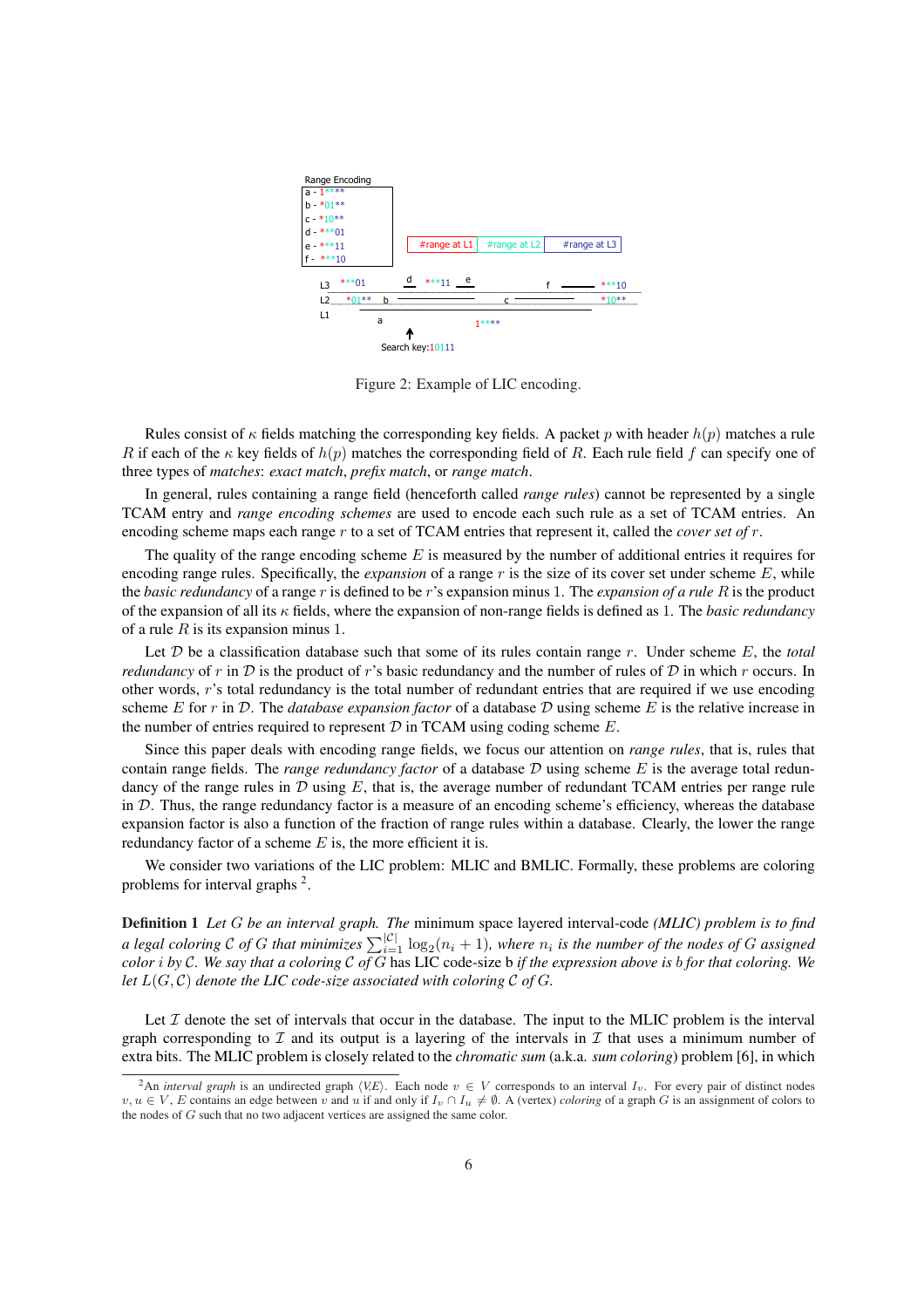vertices are colored using natural numbers and the *sum* of the colors needs to be minimized: the objective function of both these problems improves (i.e., decreases) as the distribution of intervals to colors becomes asymmetric.

**Definition 2** Let  $G = \langle V, E \rangle$  be a weighted interval graph such that  $w(v)$  is the weight of vertex  $v \in V$ , and let b ∈ N *be a LIC code-size budget. The* budgeted minimum layered interval-code (BMLIC) *problem is to find a*  $\omega \in \mathbb{N}$  *be a LIC code-size budget. The budgeted minimum layered interval-code (BMLIC) problem is to jind a subset*  $V' \subseteq V$  *and a coloring C of the subgraph of G induced by*  $V'$ *, such that*  $\sum_{v \in V'} w(v)$  *is m the constraint that* C *has LIC code-size of at most* b*.*

Let  $\mathcal I$  denote the set of *weighted intervals* that occur in the database, where the weight of each interval  $r$  in  $\mathcal I$  is r's total redundancy in the database. Also, let b denote the number of extra bits in each TCAM entry. A solution of the BMLIC problem with inputs  $\mathcal I$  and b returns a LIC encoding of size at most b for a subset  $\mathcal I'$  of  $\mathcal I$ that saves a maximum number of redundant TCAM entries.

Note that all the intervals in  $\mathcal{I} \setminus \mathcal{I}'$  must be encoded using an alternative *fall-back* scheme, since  $\mathcal{I} \setminus \mathcal{I}' \neq \emptyset$ implies that all extra bits are used by LIC encoding. Database-independent encoding schemes that do not require extra bits, such as prefix expansion [2] and SRGE [12], may be used as fall-back encoding schemes.

### 3.2 The Layering Stage

The first stage in our encoding scheme is the *layering stage*, where we partition the intervals that occur in the database into a set of interval-sets C, such that all the intervals in any interval-set  $L \in \mathcal{C}$  are mutually disjoint. Let  $G = \langle V, E \rangle$  be an interval graph. We evaluate the following four layering algorithms:

a) Maximum Size Independent Sets (MSIS): This is a greedy layering algorithm that works iteratively. Let  $G_0 = G$ . In iteration  $i \geq 1$ , the algorithm finds a *maximum size independent set*,  $L_i$ , of the interval graph  $G_{i-1} = \langle V_{i-1}, E_{i-1} \rangle$  and defines  $G_i = \langle V_i, E_i \rangle$  to be the subgraph of  $G_{i-1}$  induced by  $V_{i-1} \setminus L_i$ . The algorithm stops when  $V_i$  is empty. Let  $C = \{L_1, L_2, \ldots\}$ . C is a coloring of G since if two vertices belong to the same layer  $L_i$  they are not adjacent in G. Bar-Noy et al. [26] show that MSIS is a 4-approximation to the chromatic sum problem.

b) Maximum Size Colorable Sets (MSCS): An *i-colorable* set of a graph G is a subset of G's vertices that can be colored with i colors. MSCS finds a maximum size i-colorable set of  $G$ , denoted  $A_i$ , for each  $1 \leq i \leq \chi(G)$ , where  $\chi(G)$  denotes the chromatic number of G. The algorithm proceeds recursively on each sub-graph induced by the set of vertices  $A_i \ A_{i-1}$  (where  $A_0 = \emptyset$ ) and returns the union of all the layerings that result from these recursive calls (see Algorithm 1). The procedure *GRAPH* (not shown) returns the sub-graph of its first parameter,  $G$ , induced by the vertices-set passed as its second parameter. Nicolso et al. present a slightly different but equivalent version of MSCS and prove that it is a 2-approximation to the chromatic sum problem [5]. We prove in Section 8 that MSCS is also a 2-approximation for the MLIC problem.

Algorithms MSIS and MSCS do not take interval weights into consideration. If the budget of available extra bits is significantly smaller than that required for an optimal solution of MLIC, then the weight of the layering obtained may be far from optimal regardless of how bits are partitioned in the bits allocation stage (explained shortly). This motivates the following two heuristic algorithms.

c) Maximum Weight Independent Sets (MWIS): same as MSIS, except that we iteratively find a maximum *weighted* independent set.

d) Maximum Weight Colorable Sets (MWCS): same as MSCS, except that, instead of finding maximum size k-colorable sets (Line 5 in the pseudo-code of Algorithm 1), MWCS finds *maximum weight* k-colorable sets. Finding a maximum-weight k-colorable set of an interval graph can be done in polynomial time by transforming the graph G into a directed acyclic network graph  $G'$  and solving the *minimum cost flow* problem [27] on  $G'$ . The minimum cost flow problem, in turn, can be solved in polynomial time by using the widely-used paradigms of *augmentation paths* and *negative cycle cancelations* [28].

The time complexity of all the aforementioned layering algorithms is  $O(n^2)$ , where n is the number of input intervals [5, 26].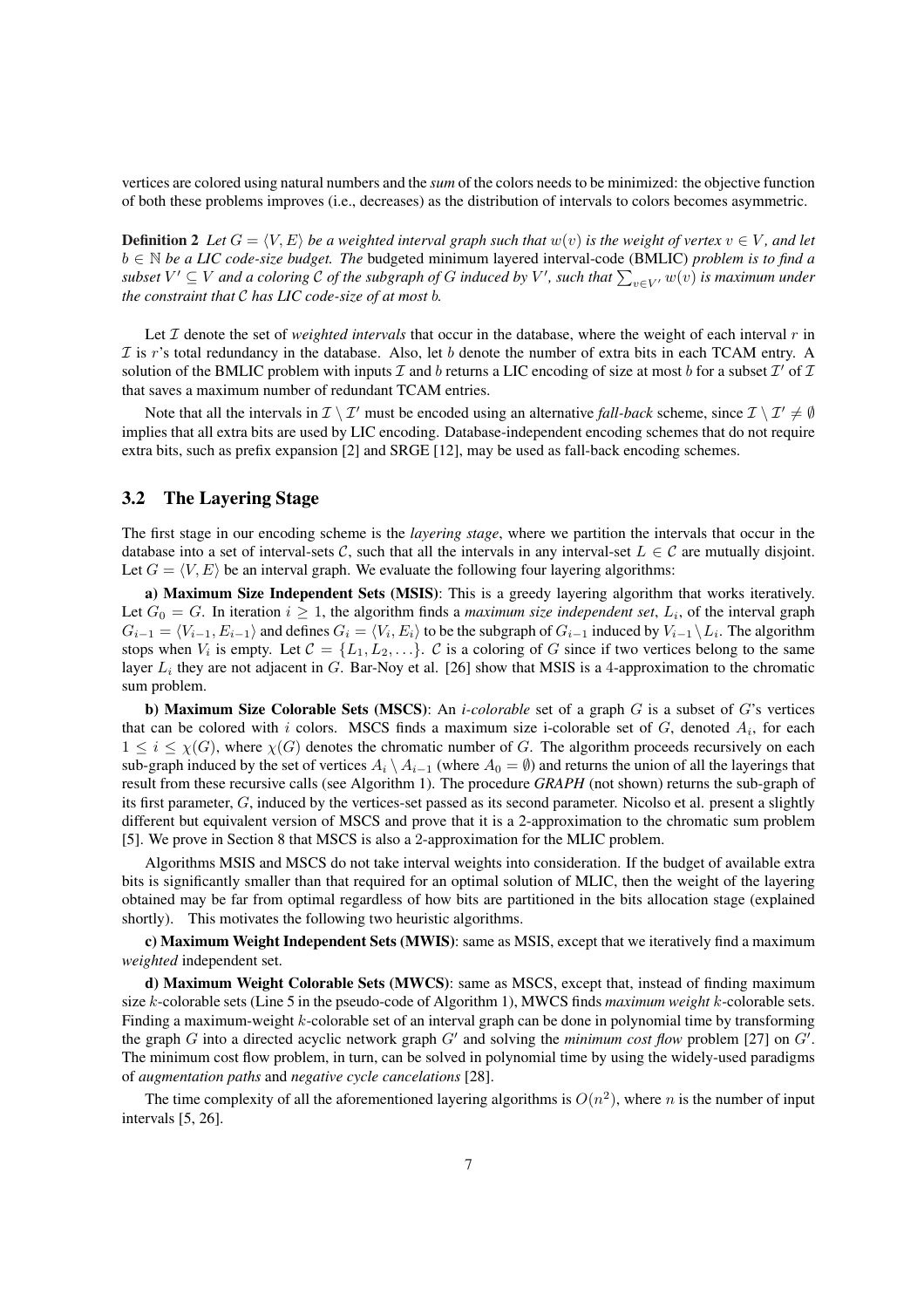Algorithm 1 Maximum Size Colorable Sets (MSCS)

1: layering **procedure** MSCS(Graph  $G = \langle V, E \rangle$ ) 2:  $k := 0, A_0 := \emptyset$ 3: while  $|A_k| \neq |V|$  do 4:  $k := k + 1$ 5:  $A_k :=$  Maximum size k-colorable set of graph G. 6: end while 7: if  $k = 1$  then 8: return  $\{A_1\}$ 9: end if 10:  $C_1 := \text{MSCS}(\text{GRAPH}(G, A_1))$ 11: **for**  $i = 2$  to  $k$  **do** 12:  $C_i := \text{MSCS}(\text{GRAPH}(G, A_i \setminus A_{i-1}))$ 13: end for 14: **return**  $\bigcup_{i=1}^{k} C_i$ 15: end procedure

 $\triangleright$  Using ALGORITHM LB [5, PP. 114-115]

### 3.3 The Bits Allocation Stage

In this stage we assign extra bits to layers and determine which intervals are to be encoded. This process is done by the *Bit Auction* algorithm whose pseudo-code appears as Algorithm 2. The assigned array stores the numbers of bits assigned to layers: assigned $[i]$  is the number of bits assigned to the i'th layer of C. The algorithm works in  $b$  iterations, where  $b$  is the number of available extra bits. Each iteration may be viewed as an auction, in which layers compete for the next available bit. The intervals in each layer are sorted in decreasing order of their weight (where ties are broken arbitrarily) (line 4). If a layer  $L_i$  has already been assigned assigned[i] bits, then assigning it additional k bits allows us to encode  $L_i$ 's next  $2^{assigned[i]+k} - 2^{assigned[i]}$  intervals. Assume that all intervals are sorted in decreasing weight order within each layer and let  $L[i][j]$  denote the interval of  $L_i$  with the j'th largest weight. Then the *per bit* decrease in redundancy gained by allocating the next k bits to layer  $L_i$  is:  $\frac{1}{k}$  $\sum_{j=2^{assigned[i]+k-1}}^{2^{assigned[i]+k-1}} w(L[i][j])$ . We compute the above quantity for each layer  $L_i$  (line 9) and assign the next bit to a layer for which this quantity is maximum (line 11-13). Note that the first bit allocated to each layer accommodates only *a single* interval, since value 0 is interpreted as 'not in layer'.

Given a layering C that contains n intervals and a constant number of extra-bits b, an optimal bits allocation can be computed polynomially by an exhaustive search on all possible allocations. However, this algorithm has a prohibitive time-complexity of  $O(n \cdot \log n + n \cdot |\mathcal{C}|^b)$ . The Bit Auction algorithm, on the other hand, is fast (our implementation has time-complexity  $O(n \cdot \log n + n \cdot b^2)$ ) and achieves excellent results in practice.

### 3.4 The Encoding Stage

The essence of the encoding stage is implemented by the *Encode* procedure that assigns codes to the intervals that were selected for encoding in the bits allocation stage. These codes are then used to determine the values of the range-field in TCAM entries and the values of the extra bits in search keys.

The code assigned to an interval is determined by the layer it belongs to (by definition, each interval belongs to a single layer). As a result of the bits allocation stage, each layer  $L_i$  is assigned a range of extra bit indices  $(k_{i_1}, k_{i_2})$ , of length assigned[i], that is dedicated for encoding the intervals of that layer. The intervals of layer  $L_i$  are therefore encoded within these boundaries in a decreasing order of their weight. For example, if assigned[i] = 3, the interval with largest weight in layer i is assigned value 001, the intervals with the second and third largest weights in layer  $i$  are assigned values 010 and 011, respectively, and so on. All bits outside these boundaries (that is, with index at most  $k_{i_1}$  or at least  $k_{i_2}$ ) are set to  $\star$ . The pseudo code of this stage is given by the *Encode* procedure (see Algorithm 3) that uses the following notations:  $\text{bin}(j)$  denotes the binary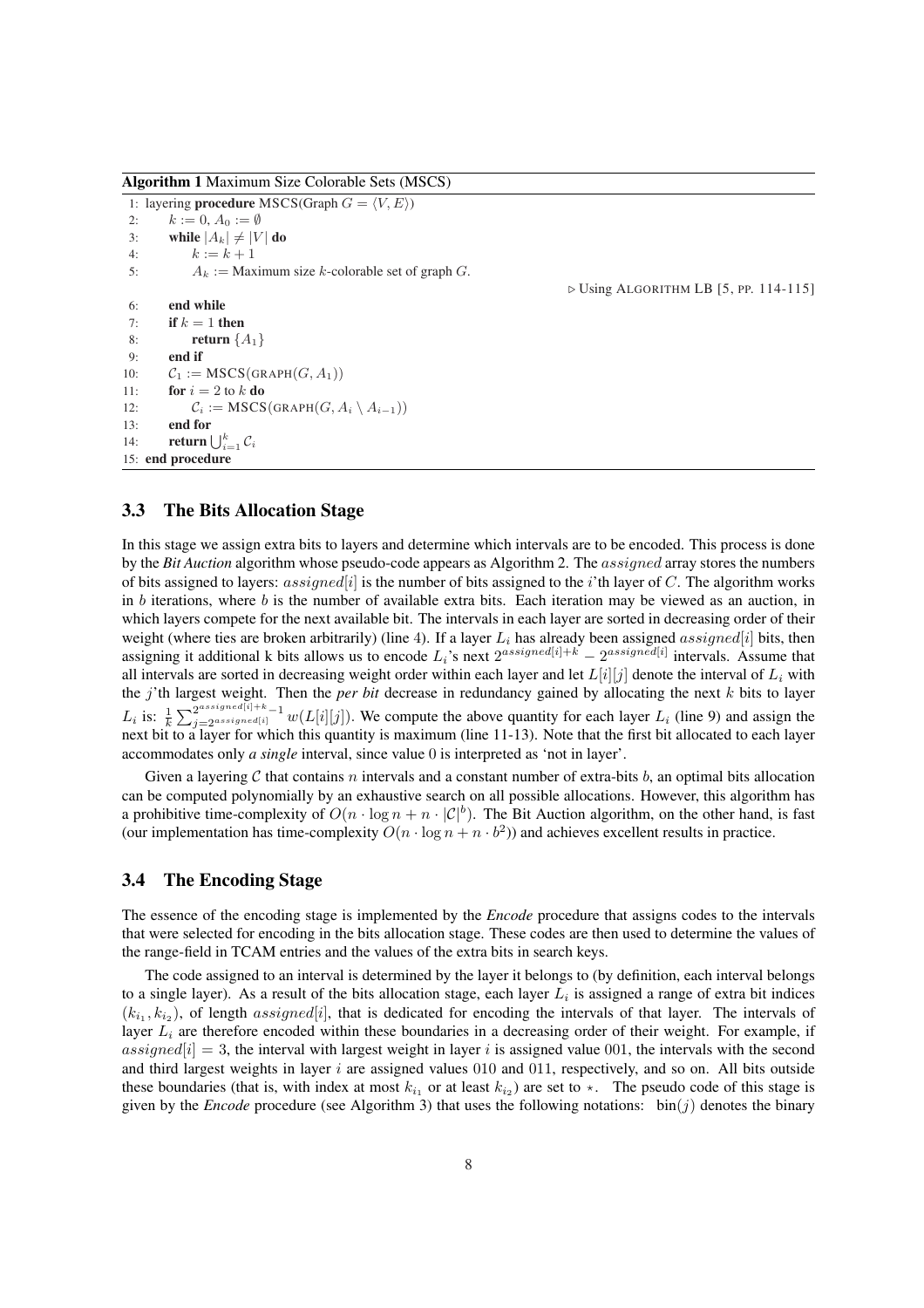#### Algorithm 2 Bit Auction

```
1: int[] procedure BIT-AUCTION(layering C, int b)
2: assigned[|C|], p[|C|]: arrays of integers, initially all 0
3: for all L_i \in \mathcal{C} do
4: \langle L[i, 1], L[i, 2], \cdots, L[i, |L_i|] \rangle := \text{Sort } L_i \text{'s intervals in}5: decreasing weight order
6: end for
7: while b > 0 do
8: for all L_i \in \mathcal{C} do
 9: but all D_i \subset \mathbf{d} c \mathbf{d} c \mathbf{d} c \mathbf{d} c \mathbf{d} c \mathbf{d} c \mathbf{d} c \mathbf{d} c \mathbf{d} c \mathbf{d} c \mathbf{d} c \mathbf{d} c \mathbf{d} c \mathbf{d} c \mathbf{d} c \mathbf{d} 
10: end for
11: m := \arg \max_i p[i]12: assigned[m] = assigned[m] + 113: b := b - 114: end while
15: return assigned
16: end procedure
```
representation of the integer j and  $\star^k$  denotes a string consisting of k 'don't-care' symbols. The concatenation of strings A and B is denoted by  $A \cdot B$ . The procedure returns as output the *code* array (line 13). Entry  $code[i][j]$  stores the code assigned to interval j of layer i, where, as before, intervals are sorted within each layer in decreasing order of weight. The time complexity of the *Encode* procedure is  $O(n)$ , where n is the number of intervals, since it performs a single iteration per every input interval.

The number of extra-bits  $b$  is limited, hence not all ranges may be assigned LIC codes. Ranges that are not assigned a LIC code can be represented using any database-independent encoding scheme, such as prefix expansion or Gray code [13]. If a rule contains such a range, then the extra bits corresponding to that field are set to 'don't-care's and the range-field is encoded by the fall-back technique. If a rule's range-field *was* assigned a LIC code then the field value is set to 'don't-care's.

The second task of the encoding stage is to determine the values of search keys' extra bits: For each search key value x, the extra bits are determined by performing a bitwise OR of the vector  $0^b$  with the codes of all the ranges that contain x. These codes are retrieved from the output of the *Encode* procedure. We assume here that an OR of a proper bit value (0 or 1) with  $\star$  returns the proper bit value. Note that, since ranges of different layers use different extra bits, and since the ranges within the same layer are mutually disjoint (that is, at most one range in each layer can contain  $x$ ), this bit-wise OR operation effectively concatenates the codes of all the ranges intersected by the entry; bits corresponding to layers in which no range is intersected by the entry are set to 0 by this operation. It is also important to notice that the encoding stage modifies only the extra bit values; the rest of the search-key's bits remain unchanged.

## 4 Implementation Considerations

In this section, we explain how the basic LIC scheme, described thus far, is modified to support multiple range fields. We also provide more details about the architecture of the LIC scheme.

## 4.1 Supporting Multiple Range Fields

For presentation simplicity, in the previous sections we have mostly ignored the fact that real-life classificationdatabase ranges may occur in more than a single field. In the following we describe how our scheme supports the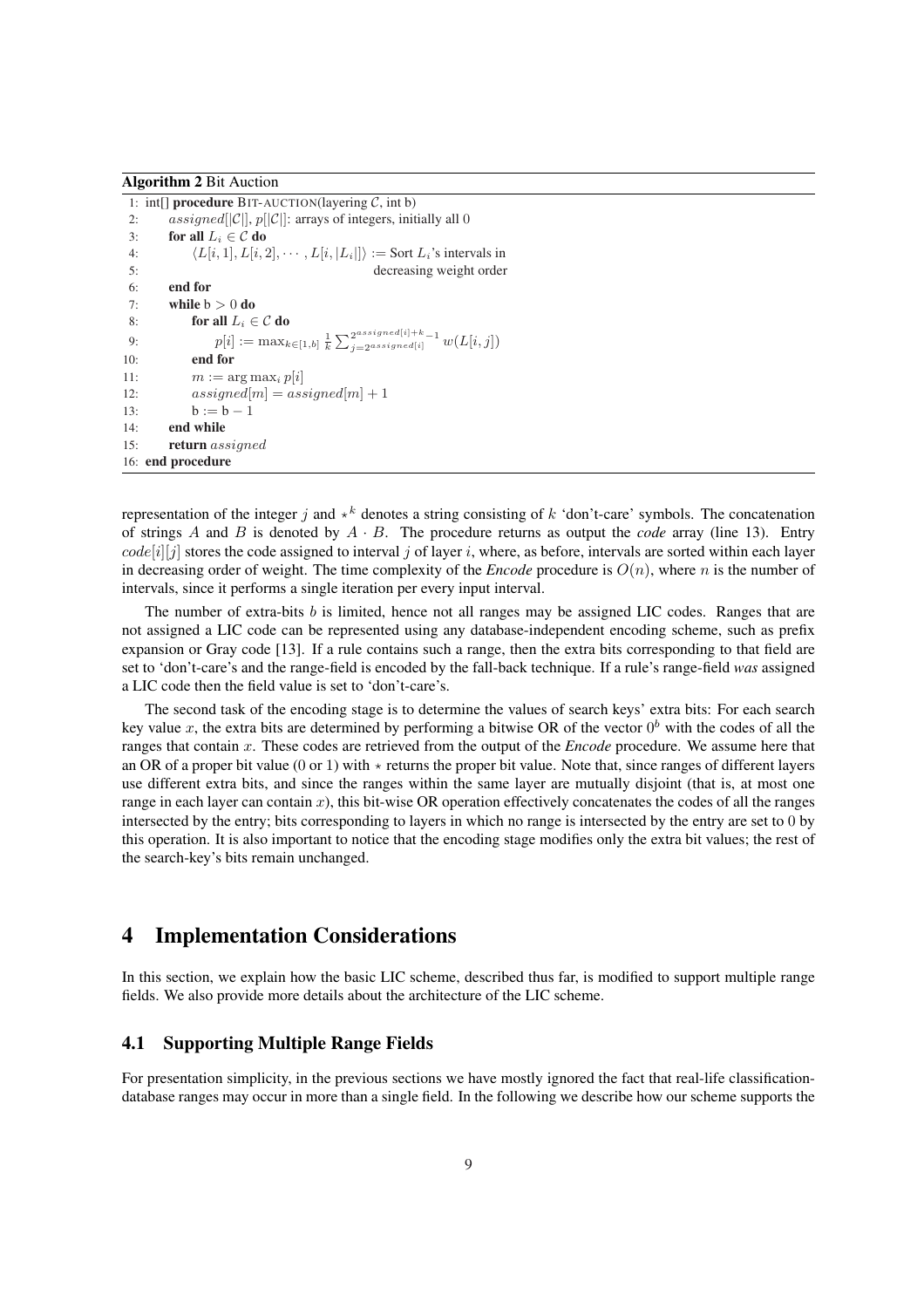| <b>Algorithm 3 Encode</b> |  |
|---------------------------|--|
|---------------------------|--|

|     | 1: int[][] <b>procedure</b> ENCODE(layering C, int[] $assigned$ ) |
|-----|-------------------------------------------------------------------|
| 2:  | for all $L_i \in \mathcal{C}$ do                                  |
| 3:  | $k_1 := \sum_{m=1}^{i-1} assigned[m]$                             |
| 4:  | $k_2 := \sum_{m=i+1}^{\vert \mathcal{C} \vert} assigned[m]$       |
| 5:  | for all $r_i \in L_i$ do                                          |
| 6:  | if $j < 2^{assigned[i]} - 1$ then                                 |
| 7:  | $code[i][j] := \star^{k_1} \cdot \text{bin}(j) \cdot \star^{k_2}$ |
| 8:  | else                                                              |
| 9:  | $code[i][j] := \perp$                                             |
| 10: | end if                                                            |
| 11: | end for                                                           |
| 12: | end for                                                           |
| 13: | return code                                                       |
|     | 14: end procedure                                                 |

two IP header range-fields: the source-port (s-port) and destination-port (d-port) fields. We note that our scheme can be easily extended to support a larger number of range-fields.

Our algorithm maintains two separate range sets: one for the ranges that occur in the s-port field and another for the ranges that occur in the d-port field. The layering stage of our algorithms is performed separately for each of these sets. Nevertheless, the encoding of these two sets is not independent, as we now explain.

Assume that range r occurs in a certain rule  $R$  as the s-port field and that another range s occurs in the d-port field of rule  $R$ . In this case, if neither r nor s are assigned LIC codes, then the number of TCAM entries required to represent  $R$  is the product of the expansion of both ranges. More generally, the contribution of r to the total database redundancy depends on the basic redundancy (see Section 3.1) of s and whether or not s is assigned a LIC code.

We deal with this issue as follows. The weight attributed to r on account of a rule where it co-occurs with  $s$ is computed as  $b(r) \cdot b(s) - b(s)$ , where  $b(x)$  denotes the basic redundancy of x. This is exactly the number of redundant entries that can be saved in the representation of the rule if  $r$  is assigned a LIC code assuming  $s$  is not assigned a LIC code.

The bits allocation stage is done on the union of layers that were obtained for both range sets, with the following modification applied to the algorithm described in Section 3.3: At the end of each algorithm iteration, the weight of a range r that co-occurs with a range s is decreased if s was assigned a LIC code in the course of the iteration. Finally, the encoding stage is performed separately for each of the range sets.

### 4.2 LIC Scheme Architecture

In all database-dependent range-encoding schemes, incoming headers have to be preprocessed to create a search key. For the LIC scheme, the values of all fields (i.e. the source/destination IP, source/destination ports and protocol fields) are simply copied from the header to the corresponding fields of the search key. Preprocessing is required only for determining the values of the extra bits. Our scheme employs pre-computed tables that map the ranges to the extra bits for fast preprocessing. We now describe the preprocessing process in more detail.

Two direct-access lookup tables are used, called SOURCE-KEYS and DEST-KEYS, for storing the extra bits of the search key corresponding to the specific value of s-port and d-port fields, respectively (see Section 3.4 for details about the encoding procedure of a specific search key). The SOURCE-KEYS and DEST-KEYS tables are accessed by using the s-port and d-port field values, respectively, as indices. The extracted values are then concatenated to construct the extra-bits part of the search key.

These two tables are small and can therefore be stored in fast memory. Each of the port fields is 16-bit wide, and hence the two tables have a total of 128K entries. Assuming a typical budget of 36 extra bits per TCAM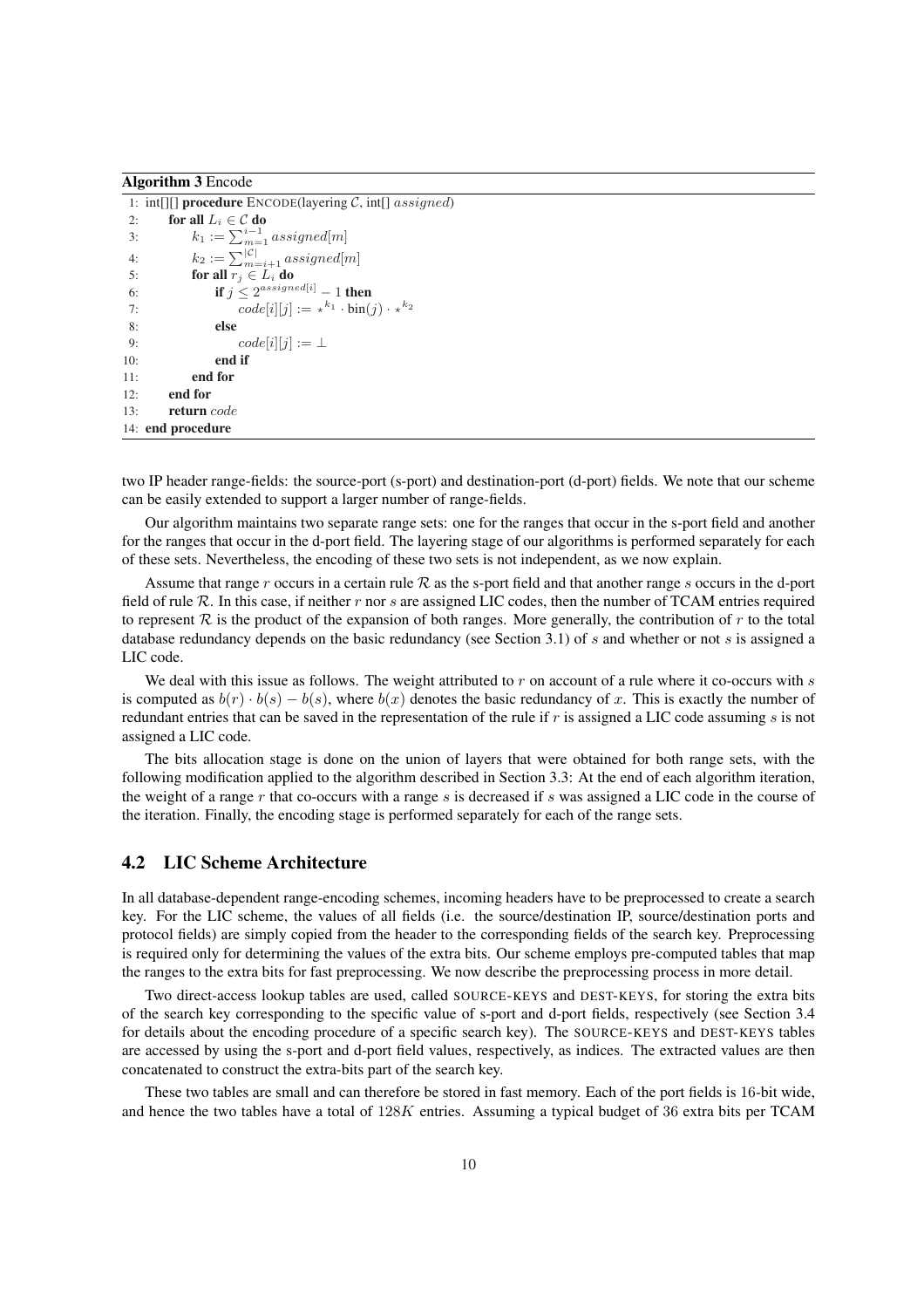

Figure 3: A problem instance demonstrating that the optimal LIC code may be far from the optimal encoding by a factor of  $\Theta(\log n)$ . The arrow points to the encoding of a specific search-key point that falls within the leftmost intervals of the first two layers but falls outside the intervals of layer 3. It is therefore encoded by 101000.

entry and an SRAM word-size of 32 bits, the two tables occupy at most 384K SRAM words altogether.

# 5 Hot Updates Support

In general, the rules of a classification database change over time. To maintain space efficiency, every practical database-dependent range-encoding scheme must eventually change its encoding in accordance with these changes. First and foremost, it is crucial to guarantee that, while TCAM entries are being updated, one can still use the device to classify incoming packets. If this requirement is met, we say that the scheme supports *hot updates*.

We now describe a simple general scheme for hot updates that can be combined with any database-dependent range-encoding scheme. Our approach uses a single extra bit for every rule, called the *phase bit*.

We assume the existence of two procedures, called ADD ENTRY and DELETE ENTRY, that respectively add and delete a single TCAM entry. Efficient implementations of such procedures were presented in prior art (see, e.g., [29]). Our algorithm alternates between 0-phases and 1-phases, depending on the value of a global *phase* variable.

Whenever enough updates have occurred to trigger an encoding re-computation, the following two steps are performed:

- 1. We employ the ADD ENTRY procedure for adding all the rules that we want to encode using the new encoding. The phase bits of these rules are set to the value of the new phase, that is, they are set to 1 if the current phase is 0 or set to 1 otherwise. Note that, right after adding these entries, each range rule might be represented *twice* in the database, since the range may be encoded differently in the current and new phases. Non-range rules, however, are never duplicated.
- 2. After performing step 1, newly-encoded rules are still ineffective, since the phase-bit's value in all search keys is still set to the value of the current phase. The algorithm therefore proceeds to update the search keys. For example, assume that the current phase is a 0-phase (hence the new phase is a 1-phase) and consider a search key of some port-range x which equals y in the current phase and is changed to  $y'$  in the new phase. Then, the value of the SRAM array entry corresponding to x is modified from 0y to  $1y'$ . Since all relevant range rules are currently duplicated in the TCAM device, search-key updates may proceed lazily, and there is no need to duplicate SRAM array entries.

After the update process of the search keys is completed, the value of the phase variable is toggled (in our example it is changed from 0 to 1). Finally, all the obsolete rules corresponding to the old phase can be deleted from the TCAM by invoking the DELETE ENTRY procedure. Since these rules are never matched in the course of the new phase, deletions may proceed lazily as well.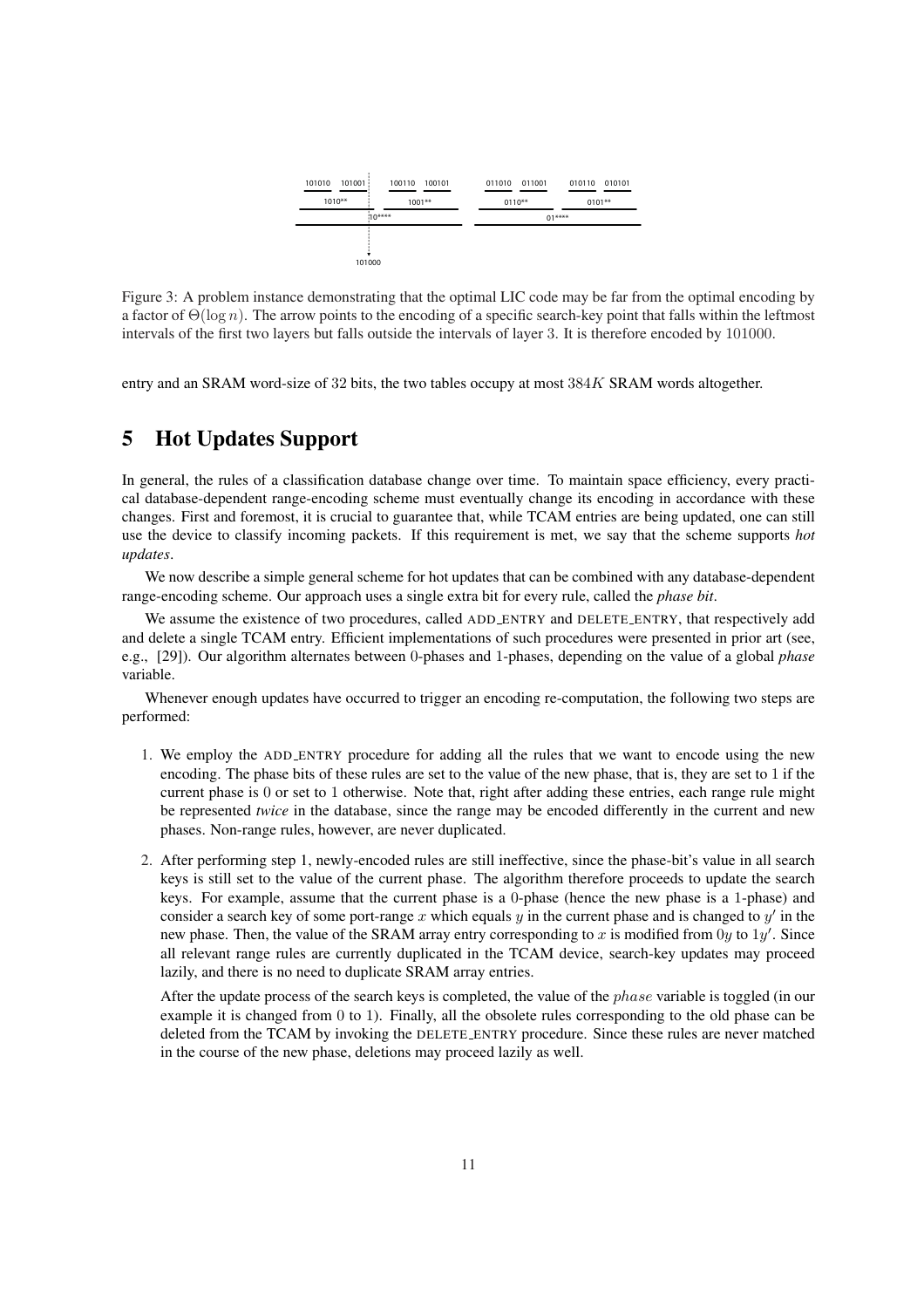## 6 Cross-Layered Encoding (CLE)

The LIC algorithm achieves efficient encoding by exploiting the fact that the ranges within each layer are disjoint. In this section, we show that whenever a range in some layer is fully contained within a range in another layer, encoding efficiency may be improved even further. We present an enhancement of LIC, which we call *Cross-Layer Encoding* (CLE), that exploits containment relations between ranges in different layers. To motivate CLE, we now describe a family of problem instances on which it outperforms LIC asymptotically by a factor of  $log n$ .

Consider a problem instance that consists of  $\log n$  layers, where, for  $i = 1, 2, \cdots, \log n$ , layer  $L_i$  contains  $2^i$ ranges. Thus, there are  $\Theta(n)$  ranges overall. Let  $L_i^j$  denote the j'th range in layer  $L_i$ , then, for  $i = 1, 2, ..., \log n -$ 1 and  $1 \le j \le |L_i|$ , ranges  $L_{i+1}^{2j-1}$  and  $L_{i+1}^{2j}$  are contained in range  $L_i^j$ . Figure 3 presents such a problem instance with 3 layers.<sup>3</sup> It is easily seen that the optimal LIC encodes each of the  $\log n$  layers independently. This is also the LIC code that is produced by the MSIS and MSCS layering algorithms. The size of the resulting LIC is also the Ere code that is produced by the W515 and  $\sum_{i=1}^{\log n} \log(2^i + 1) \approx \frac{\log n \cdot (\log n + 1)}{2} = \Theta(\log^2 n)$ .

Figure 3 also shows a CLE encoding that exploits the special structure of these problem instances. It encodes the ranges in a problem instance comprising  $\log n$  layers by using only  $2 \log n$  bits as follows. The  $\log n - 2$ rightmost bits of the ranges in layer 1 are set to don't-cares. As for the 2 leftmost bits -  $L_1^1$  is encoded by 10,  $L_1^2$ by 01, and the area not in either of these two ranges is encoded by by 00. For each level  $i > 1$ , encoding proceeds as follows. The leftmost  $2(i - 1)$  bits of  $L_i^j$  are the concatenation of the bits of the  $i - 1$  ranges that contain it in the lower layers. Bits  $2i - 1$  and  $2i$  of  $L_i^j$  are 10 if j is odd or 10 otherwise. Bits  $2i - 1$  and  $2i$  of the layer's area that is outside the intervals are set to 00. All the bits to the right of bit 2i (if any) are set to don't-cares. It is easily seen that this is a valid encoding that uses only  $2 \cdot \log n$  bits to encode the problem instance with  $\log n$ layers, as compared with the  $\Theta(\log^2 n)$  bits required by LIC.

In the rest of this section we describe the CLE algorithm in more detail. In a sense, CLE creates *sub-layers* within each LIC layer. For example, the third layer of Figure 3 consists of four sub-layers, each of which consists of two ranges. The codes "01" and "10" are used in *each* of these sub-layers. This is in contrast with the LIC encoding which assigns *distinct* codes to all the ranges within the same layer. As we soon describe, CLE guarantees that ranges that belong to different sub-layers of the same layer can be distinguished based on codes that they "inherit" from the ranges that contain them in other layers. On the other hand, ranges that belong to the same sub-layer are assigned distinct sub-layer codes and thus can also be distinguished from one another.

### 6.1 The CLE Sub-Layering Stage

Consider a layering  $C$  (produced, e.g., by one of the layering algorithms presented in Section 3.2) and assume an assignment of extra bits to these layers, computed by the *Bit Auction* algorithm and represented by the assigned array (see Section 3.3). In the following description, we only consider the ranges that are encoded according to the bit assignment represented by the *assigned* array, that is, for each layer i we only consider the  $2^{assigned[i]} - 1$ most heavy-weight ranges of layer i.

The sub-layering stage proceeds in two phases. In the first phase, we associate with each range r in layer  $L_i$  a vector  $v_r$  of length C, whose j-th element  $v_r[j]$  may assume the following values: 1)  $\perp$  if  $i = j, 2$ ) the identifier of a range in layer  $L_i$  that contains r, if such a range exists, 3) 0 if there is no intersection between r and any of the ranges in layer  $L_i$ , or 4) '\*' otherwise. We note that vector  $v_r$  is well-defined, since the ranges within any single layer are disjoint.

In the second phase, we define, for each layer i, an undirected graph  $G_{L_i}$  that represents the encodingdependencies between each pair of ranges within layer *i*. The vertices of  $G_{L_i}$  are  $L_i$ 's ranges; there is an edge between two ranges r and r' in  $G_{L_i}$  if and only if, for every  $j \in \{1, \dots |\mathcal{C}|\}$ , either  $v_r[j] = v_{r'}[j]$ , or  $v_r[j] = \star$ or  $v_{r'}[j] = \star$ . Such an edge indicates that r and r' must receive distinct layer i codes, in other words, they must

 $3$ In Figure 3, *j* increases from left to right.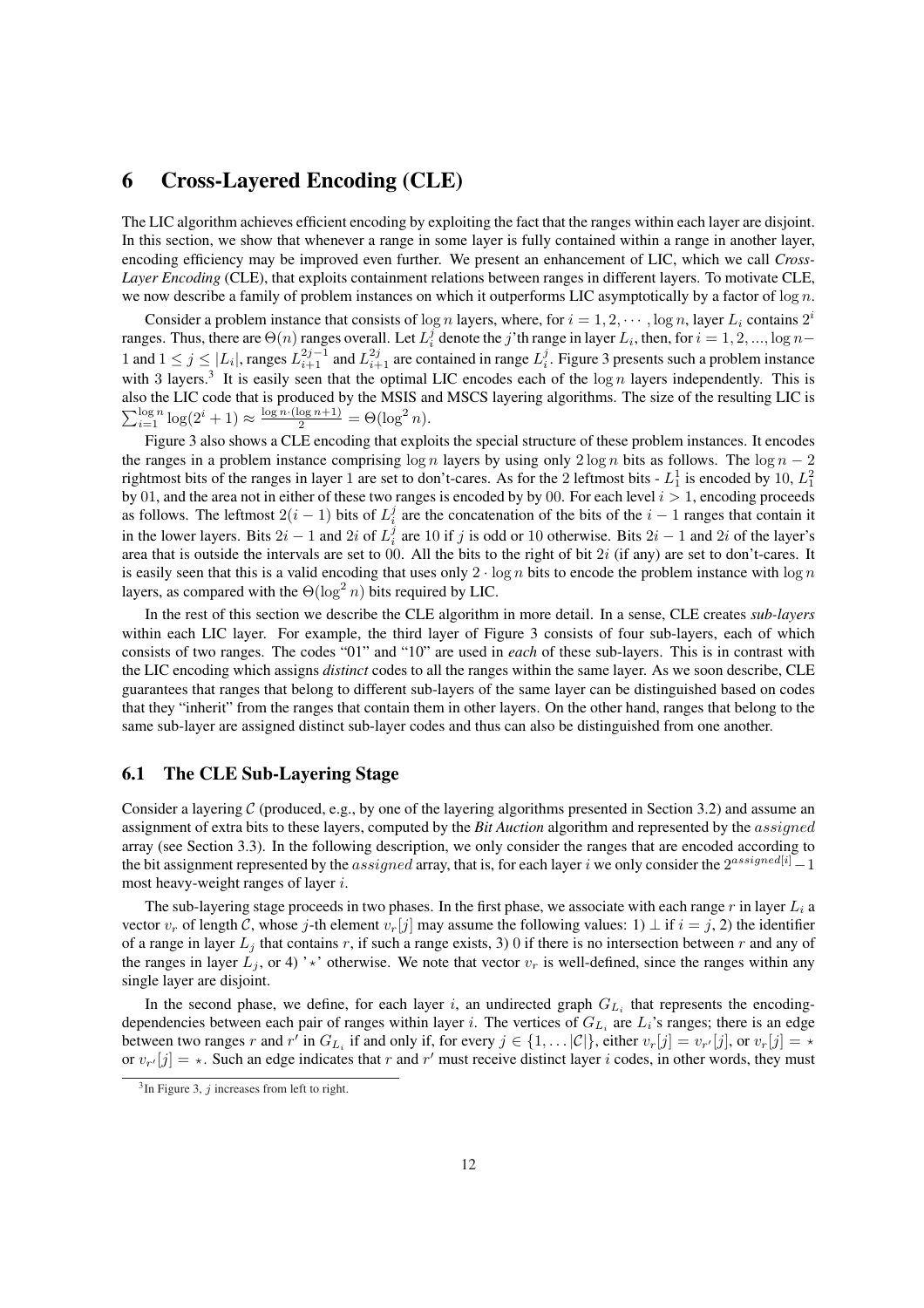be in the same sub-layer of layer *i*. Let k denote the number of connected components in  $G_{L_i}$ . We denote the sub-layers of  $L_i$  by  $L_i^1, \ldots, L_i^k$ .

To illustrate the sub-layering process, consider Layer 3 in Figure 4(a). The following vectors are associated with ranges d-g:

$$
\begin{array}{rcl} v_d &=& [a, \quad b, \quad \bot, \quad 0] \\ v_e &=& [a, \quad b, \quad \bot, \quad h] \\ v_f &=& [a, \quad c, \quad \bot, \quad h] \\ v_g &=& [ \star, \quad 0, \quad \bot, \quad 0] \end{array}
$$

In this case, the graph  $G_{L_3}$  contains no edges and therefore the resulting sub-layering is composed of four singletons, one per each of the ranges d-g. Thus, each of these ranges receives the same layer-3 code - '1'. Now, consider Figure 4(b), in which the vector associated with range g becomes  $v_g = [*, *, \_], 0]$ , implying the existence of an edge between ranges g and d. Thus, in this example, the sub-layering of  $L_3$  is  $\{\{d, g\}, \{e\}, \{f\}\}.$ 

The number of bits required for the CLE encoding of layer  $L_i$  is The number of bits required for the CLE encoding of layer  $L_i$  is<br>allocated[i] =  $\left[\log_2 \max\{|L_i^1|+1,...,|L_i^k|+1\}\right]$ , where k is the number of layer  $L_i$ 's sub-layers. Thus,  $\sum_{i=1}^{C}$  assigned[i] – allocated[i] bits are "saved" by the CLE encoding.

CLE encoding and bit assignment are combined as follows. For each number of bits  $b$  starting from the number of available extra bits e and up to the number of bits required to encode *all* ranges a, the bit-auction algorithm is performed assuming  $b$  extra bits are available and then CLE encoding is applied based on the corresponding bit assignment. We call the resulting encoding *CLE encoding #b*. Observe that CLE encoding #b may require less than b bits. If CLE encoding #b requires at most e bits, we say that it is *feasible*. We use CLE encoding #b', where  $b' \in \{e, \ldots, a\}$  is the maximum such that CLE encoding b' is feasible. We note that other heuristics for combining CLE encoding and bit assignment are possible. However, based on our evaluation, the aforementioned combination strikes a good balance between time-complexity and code efficiency.

## 6.2 The CLE Encoding Stage

CLE encodes each sub-layer separately. When i bits are allocated to a layer L, then  $2^i - 1$  ranges in each of L's  $sub-layers$  can be encoded, whereas, with LIC, only  $2<sup>i</sup> - 1$  ranges are encoded *in the entire layer*. For instance, a single bit suffices for a CLE encoding of all the ranges of Layer 3 in the example of Figure 4(a), and two bits are required in the example in Figure 4(b), whereas LIC requires three bits to encode Layer 3 in both cases.

The encoding is done as follows. Let  $L_i^j = \{r_1, r_2, \ldots, r_{|L_i^j|}\}$  be the *j*'th sub-layer of layer *i*. The *local code* of range  $r_m \in L_i^j$  is simply bin $(m)$  The code of range r is constructed by concatenating the local codes of all the elements of  $v_r$ . More specifically, if  $v_r[j]$  is a range identifier, we concatenate the local code of that range; if  $v_r[j] = 0$  or  $v_r[j] = *$ , we concatenate  $0^{allocated[j]}$  or  $*^{allocated[j]}$ , respectively; if  $v_r[j] = \bot$  (that is,  $i = j$ ), we concatenate r's local code.

For example, in Figure 4(a), the local codes of ranges  $a, d, e, f, g$ , and h are all 1, while the local codes of b and c are 01 and 10, respectively. Therefore, g's encoding is  $\star$ 0010, while the encoding of d is 10110. As another example, in Figure 4(b), the local codes of d, e, and f are all 01 and the local code of q is 10 (all other codes do not change), hence q's code is  $\star \star \star 100$  and d's code is 101010.

Finally, as done in LIC's encoding scheme, the search keys' extra bits are constructed by performing a bitwise OR of the vector  $0^b$  with the codes of all the ranges that contain the search key.

The correctness of the CLE encoding scheme is established by the following theorem:

**Theorem 1** *The extra bits of a search key p match the code assigned to range* r *if and only if*  $p \in r$ *.* 

Proof: The " if" direction follows immediately from the construction of p's extra bits as a bitwise OR of the vector  $0^b$  with the codes of all the ranges that contain p.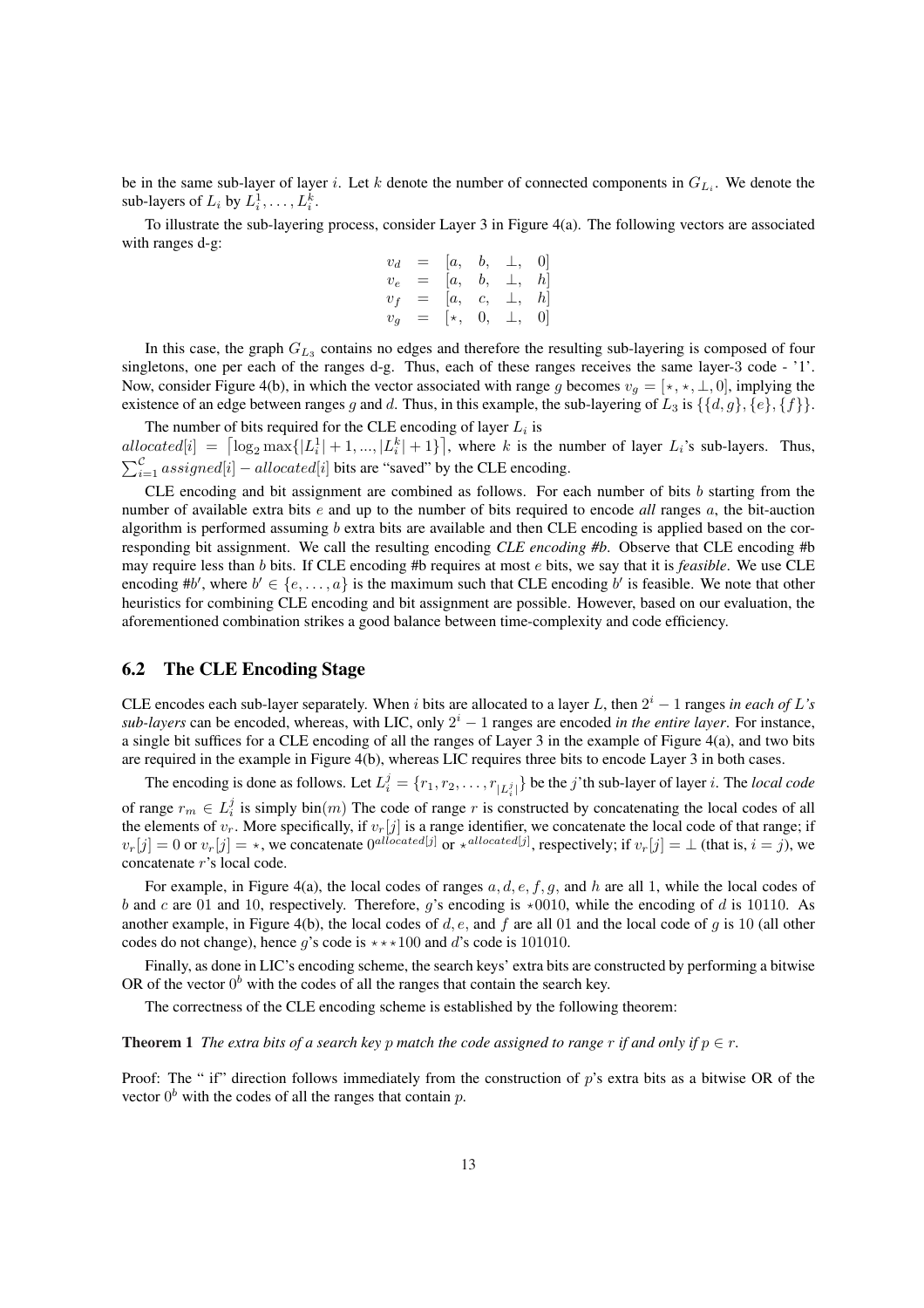

Figure 4: Two examples of the CLE encoding. In both examples, LIC requires 3 bits for Layer 3.

As for the "only if" direction, suppose by way of contradiction that  $p$ 's extra bits match the code of some range r such that  $p \notin r$ , and let  $L_i$  be r's layer. If there is no range  $r' \in L_i$  such that  $p \in r'$ , then p's extra bits corresponding to layer  $L_i$  are set by the CLE encoding to 0, while r's local code is at least 1. This is a contradiction.

Therefore, there must be a range  $r' \in L_i$  such that  $p \in r'$ . It follows that p's extra bits match the code of r'. This implies, in turn, that r and r' have the same local codes in  $L_i$  and they are therefore in different sub-layers of  $L_i$ . But since p's extra bits match the full codes of both r and r', the local codes of r and r' match in *every* layer. By the construction of  $G_{L_i}$ , this implies that there is an edge between r and r' in  $G_{L_i}$  and therefore these ranges are in the same sub-layer of  $L_i$ , which is a contradiction.

## 7 Experimental Results

We evaluate the performance of the LIC scheme and its CLE variant on a real-life database, which is a collection of 120 separate rule files originating from various applications (such as firewalls, acl-routers and intrusion prevention systems) collected over the year 2004. This is the same database that was used by [12, 9, 3].

Our database consists of a total of approximately 223, 000 rules that contain 280 unique ranges. Approximately 28% of the rules contain range fields and about half of these include the range  $[1024, 2^{16} - 1]$ . When applied to this database, prefix expansion results in an expansion factor of 2.68 and redundancy factor of 6.53 (see Table 1).

Table 1 shows the expansion and redundancy factors obtained by prior art and by our algorithms when 36 extra bits are available, which is the common case in contemporary IPv4 TCAM classifiers. When all extra bits are exhausted, our LIC scheme can use any independent encoding algorithm as a fall-back scheme. We evaluated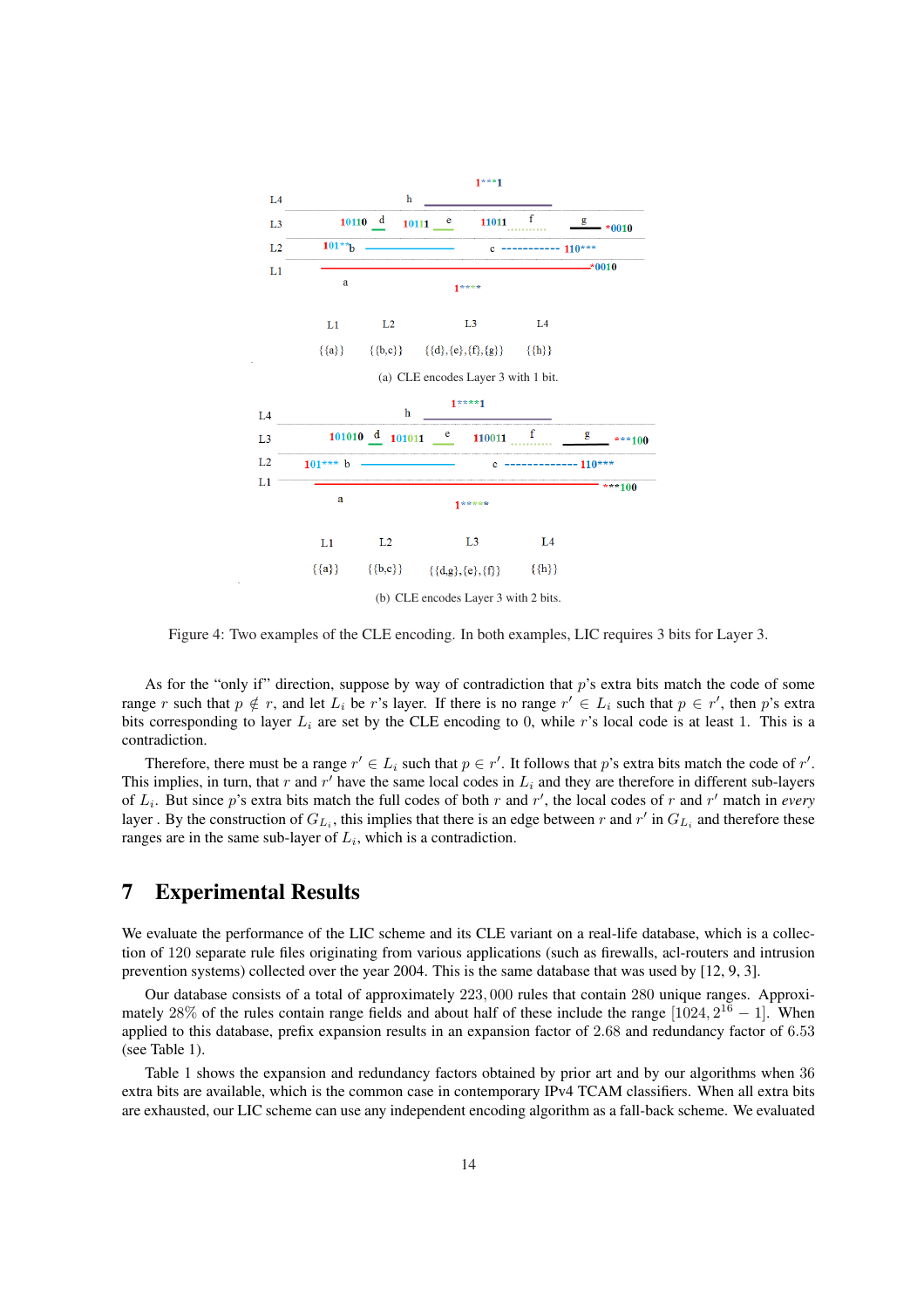| Algorithm                   | Expansion | Redundancy |
|-----------------------------|-----------|------------|
| Prefix Expansion [2]        | 2.68      | 6.53       |
| Region Partitioning [7]     | 1.64      | 2.51       |
| hybrid DIRPE <sup>[9]</sup> | 1.2       |            |
| hybrid SRGE [12]            | 1.03      | 1.2        |
| <b>DRES</b> [14]            | 1.025     | 0.09       |
| LIC/MSIS, Prefix Expansion  | 1.0076    | 0.029      |
| LIC/MSIS, SRGE              | 1.0061    | 0.024      |
| LIC/MSCS, Prefix Expansion  | 1.0088    | 0.034      |
| LIC/MSCS, SRGE              | 1.0075    | 0.029      |
| LIC/MWIS , Prefix Expansion | 1.0089    | 0.034      |
| LIC/MWIS, SRGE              | 1.0074    | 0.029      |
| LIC/MWCS, Prefix Expansion  | 1.0088    | 0.034      |
| LIC/MWCS, SRGE              | 1.0074    | 0.029      |
| CLE/MSIS, Prefix expansion  | 1.0000744 | 0.0002888  |

Table 1: Expansion and redundancy factors, using 36 extra bits, for different range encoding algorithms.

the LIC scheme using two fall-back schemes: (binary) prefix expansion and SRGE [12]. The SRGE algorithm is a database-independent encoding scheme that encodes ranges using binary-reflected Gray code. We observe that the expansion factor is always smaller than the redundancy factor, since the latter quantifies the average redundancy per range rules, whereas the former quantifies the relative increase in the *total* number of TCAM entries required for representing the database.

It is clear from the data of Table 1 that both the LIC and the CLE algorithms, regardless of the fall-back scheme they use, obtain smaller expansion and redundancy factors as compared to prior art algorithms. Specifically, the redundancy factor obtained by all LIC algorithms is smaller by more than 62% as compared to DRES. It can also be seen that using SRGE as a fall-back scheme for LIC reduces redundancy as compared to using (binary) prefix expansion. SRGE saves 17.2% in redundancy when used in conjunction with LIC/MSIS and 14.7% when used in conjunction with LIC/MSCS, LIC/MWIS or LIC/MWCS as compared to a binary prefix expansion fall-back scheme. Finally, when 36 bits are available, CLE used in conjunction with MSIS remarkably reduces redundancy by at least two orders of magnitude as compared with all other algorithms.

In absolute numbers, our algorithms reduce database expansion by approximately  $2\% - 2.5\%$  as compared with best prior art [14]. As the number of rules in packet classifiers is constantly and rapidly increasing [21], and as the real-life database we have access to is from 2004, we estimate that this figure is significantly higher for contemporary classification databases.

Table 2 shows the number of bits required to encode all the ranges that occur in our database when using different encoding schemes. Liu's algorithm [7] requires 235 bits, since a single bit must be used for every range with expansion larger than 1. All variants of the LIC scheme achieve a very significant decrease in the number of required extra bits as compared to the Liu algorithm. Surprisingly, LIC with the simple MSIS layering algorithm achieves the best result - only 85 bits. This is, in fact, the optimal solution of the MLIC problem on our database. Note that the DRES algorithm is not shown in Table 2 since, when the number of extra bits is not restricted, it degenerates to the Liu algorithm. Finally, the CLE variant of LIC reduces the number of bits by approximately 20% as compared with LIC, under all layering algorithms. CLE used in conjunction with MSCS achieves the best result and requires only 67 extra bits to encode all database ranges.

It can be observed from the data of Table 2 that when the number of extra bits is not restricted (i.e. when we solve the MLIC problem rather than the BMLIC problem), the un-weighted layering algorithms (that is, MSIS and MSCS) are superior to the weighted layering algorithms (MWIS and MWCS). The reason for this is the following: if all ranges can be encoded, then there is no use in giving higher-weight ranges precedence when constructing layers. When solving MLIC, the layering algorithm should *ignore* weights; taking weights into consideration will, in general, increase the number of bits eventually used.

Figure 5 compares the redundancy factor of different range encoding algorithms as a function of the number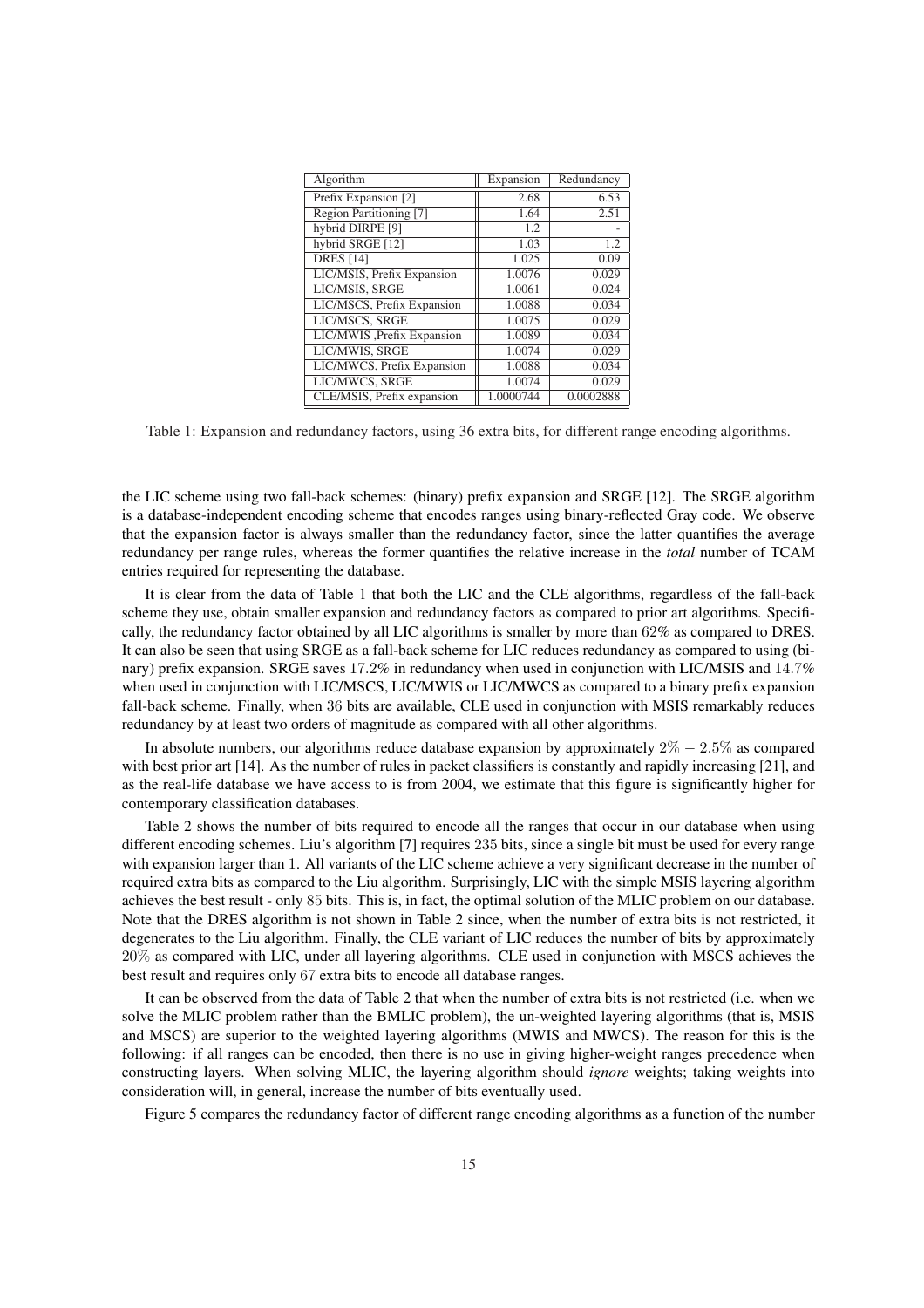| Layering Algorithm    | Number of Required      | Number of Required   |
|-----------------------|-------------------------|----------------------|
|                       | <b>Bits Without CLE</b> | <b>Bits With CLE</b> |
| LIU                   | 235                     | N/A                  |
| LIC/MWCS              | 96                      | 76                   |
| LIC/MWIS              | 94                      | 72                   |
| LIC/MSCS              | 86                      | 67                   |
| LIC/MSIS              | 85                      | 68                   |
| Optimal MLIC Solution | 85                      | N/A                  |

Table 2: The number of bits required to encode all the ranges that occur in our database as a function of the encoding scheme employed.



Figure 5: Redundancy factor as a function of the number of extra bits for different encoding schemes.

of available extra bits. Since the curves of LIC/MSIS and LIC/MWCS are almost identical to those of LIC/MSCS and LIC/MWIS, we only show the former curves in Figure 5. Regardless of the number of extra-bits available, our scheme outperforms all prior-art dependent range encoding algorithms. LIC, using either one of the four layering algorithms we analyze, reduces the redundancy factor by 50%-70% (depending on the number of available extra bits) as compared with DRES [14], which is the best prior art range encoding algorithm. Specifically, when 36 extra bits are available (as is typical for IPv4 TCAM-based classification databases), our scheme (using any of the 4 layering algorithms we described) reduces the redundancy factor as compared to DRES by either 62.2% or 67.8%, depending on whether the fall-back scheme used is prefix expansion or Gray coding, respectively. Note that the region partitioning algorithm [7] improves over prefix expansion only when the number of extra bits approaches 20 and even then achieves only a minor improvement of the redundancy factor. The CLE variant of LIC yields a remarkable further reduction of the redundancy factor by two order of magnitude when the number of extra bits exceeds 15.

Figure 6 shows the redundancy factor obtained by LIC when used with the different layering algorithms we analyze. It can be seen that the weighted layering algorithms (MWIS and MWCS) are superior when the number of extra bits is 34 or less but the un-weighted algorithms fare better when the number of extra bits exceeds 34. As mentioned before, the benefit gained from giving precedence to high-weight ranges in the layering process decreases when the number of extra bits increases.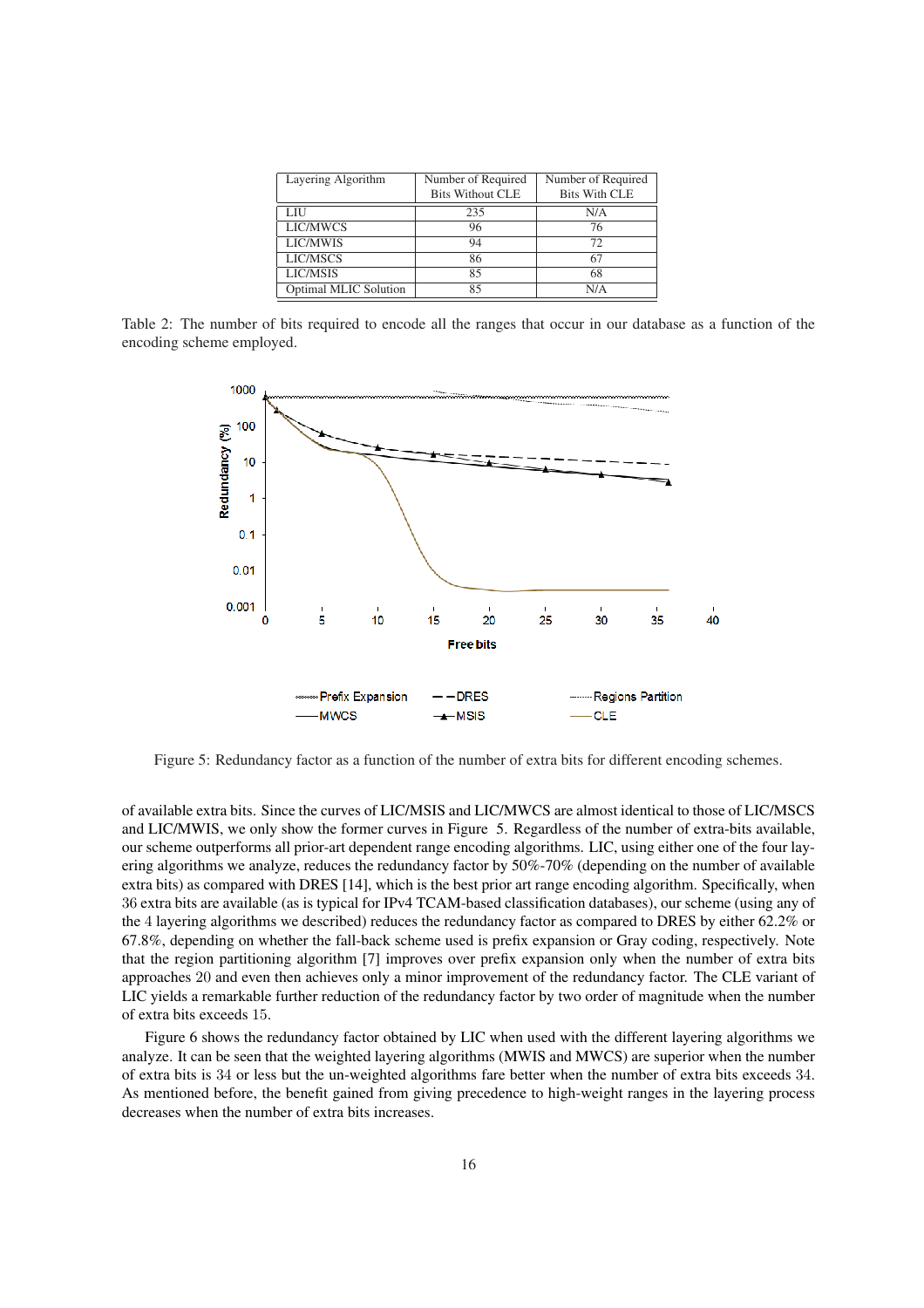

Figure 6: Redundancy factor as a function of the number of extra bits for different layering algorithms.

## 8 Theoretical Results

We start by proving that the MLIC problem, formally defined in Section 3.2, is NP-hard. MLIC is similar to the chromatic sum problem [6, 30]. Marx [31] provided a short and elegant proof that chromatic sum is NP-hard on interval graphs. We employ similar ideas to prove the NP-hardness of MLIC.

## 8.1 Hardness Results

A graph G is a *circular arc graph* if it is the intersection graph of arcs on a circle. In other words, the vertices of G have a one-to-one correspondence with a set of arcs on a circle so that two vertices in  $G$  are adjacent in  $G$  if and only if their corresponding arcs intersect each other.

Given a circular graph G and an integer k, the *circular graph coloring problem* is to decide whether G can be colored by at most  $k$  colors. We prove the NP-hardness of MLIC by a reduction from this problem, whose NP-hardness was established in [4].

### Theorem 2 *The Minimum space Layered Interval-Code (MLIC) problem is NP-hard.*

Proof: Let G be a circular arc graph with n nodes (each representing an arc) and let k be an integer. The circular graph coloring problem is to decide whether  $G$  can be colored using  $k$  colors. It can be assumed that the arcs represented by  $G$  are open: two arcs that share only an endpoint are assumed not to intersect each other. Let  $x$  be an arbitrary point on the circle that is not the endpoint of any of the arcs. If x is contained in more than  $k$  arcs, then a polynomial-time test can determine that  $G$  cannot be colored with  $k$  colors. Hence, it can be assumed that x is contained in exactly k arcs, since if x is contained only in the arcs  $a_1, \dots, a_{k'}$ , for  $k' < k$ , then we can add  $k - k'$  sufficiently small arcs that intersect only  $a_1, \dots, a_{k'}$ . Clearly, this cannot increase the chromatic number of  $G$  beyond  $k$ .

Let  $a_1, \dots, a_k$  be the arcs that contain x (see Figure 7). Split each arc  $a_i$  into two parts  $l_i$  and  $r_i$  at point x. Let x be the clockwise (respectively counter-clockwise) endpoint of  $l_i$  (respectively  $r_i$ ) and let G' denote the resulting graph.  $G'$  is an interval graph, since x is not contained in any interval of  $G'$ . It follows that  $G'$  has an interval representation where the left endpoint of each interval  $l_i$  is 0, the right endpoint of each  $r_i$  is some positive M, and no interval extends to the left of 0 or to the right of M. We can modify the left endpoint of  $l_i$  to  $-k + i$  and the right endpoint of  $r_i$  to  $M + k - i$  without changing G'. See Figure 8.

Let  $R = k^7(n+k+1)$  and for every  $i \in [k]$  define  $R_i = (k-i+1)R$ . Let  $S_x$  be a set of  $R/2$  equal-sized and contiguously-extending intervals, each of length  $2/R$ , such that inf $\{I \in S_x\} = x$  and  $\sup\{I \in S_x\} = x + 1$ ; that is,  $S_x$  consists of  $R/2$  disjoint intervals that cover  $(x, x + 1)$ .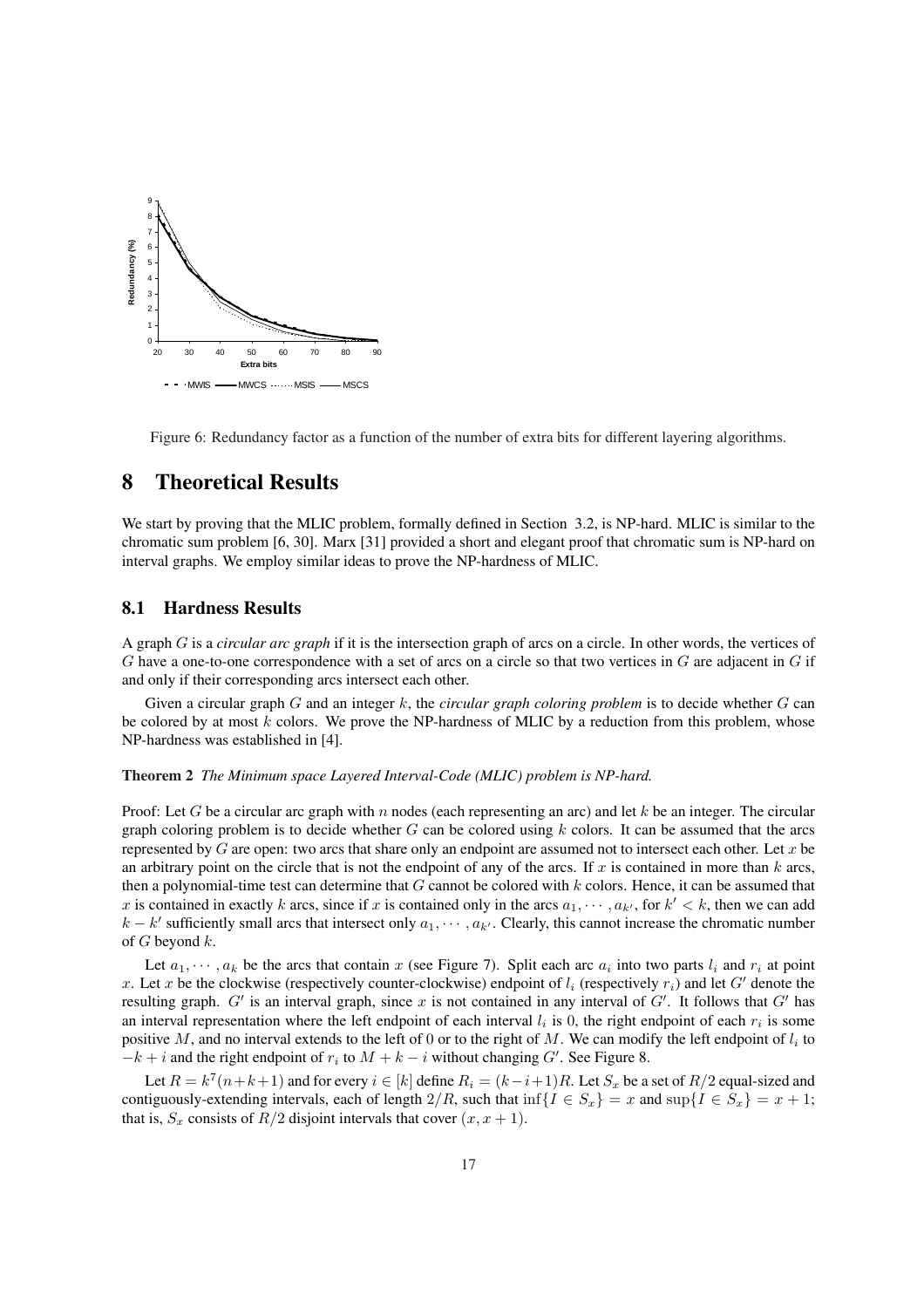

Figure 7: The circular arc underlying graph G.



Figure 8: The intervals underlying graph  $G'$ .

We proceed with constructing another interval graph denoted  $G''$ .  $G''$  is constructed by adding the following sets of intervals in addition to those represented by graph  $G'$ : for each  $i \in \{-k, \ldots, -1\}$  we add  $-i$  copies of the set  $S_i$ . Similarly, for each  $j \in \{M, \ldots, M + k - 1\}$ , we add  $j - M + 1$  copies of the set  $S_j$ . We denote these sets of intervals by SL and SR, respectively. See Figure 9.

Lemma 3 *A circular arc graph G can be colored with* k *colors if the corresponding graph G*<sup>*n*</sup> *has a coloring* **Lemma 5** A circular arc graph G can be colored with  $M$ .<br>*With LIC-code size less than*  $B = 1/k^5 + \sum_{i=1}^k \log_2 R_i$ .

Proof:

The proof will be derived from the following two claims.

Claim 4 If a coloring  $C''$  of graph  $G''$  has LIC-code size less than B and uses k colors, then  $C''$  assigns the *same color to intervals*  $l_i$  *and*  $r_i$ *, for every*  $1 \leq i \leq k - 1$ *.* 

Proof: We focus on the intervals of  $SL$ . Without loss of generality, assume that  $l_i$  is colored by color i under C'', for all  $i \in \{1, ..., k\}$ . Let  $\overline{V}$  be a vector of length k such that  $V_i$  is the number of intervals in SL that were assigned the color *i*. We next show that  $\overline{V} = \frac{R}{2} \cdot \langle 1, 2, \dots, k \rangle$ .

Consider interval  $(-1, 0)$ . This interval intersects all intervals  $l_1, \ldots, l_{k-1}$ , implying that the entire single copy of interval set  $S_{-1}$  (which consists of  $R/2$  intervals) must be colored by color k. Similarly, interval  $(-2, -1)$  intersects all intervals  $l_1, \ldots, l_{k-2}$ , implying that all the intervals of the two copies of  $S_{-2}$  must be colored by either  $k - 1$  or k. Since each interval in one copy of  $S_{-2}$  intersects exactly one interval in the second copy, this implies that  $R/2$  intervals must be colored by k1 and  $R/2$  intervals must be colored by k. Continuing in this manner, it follows by induction that, for every  $i \in [k]$ , a total of  $i \cdot R/2$  intervals will be colored by color *i*, implying that  $\overline{V} = \frac{R}{2} \cdot < 1, 2, \dots, k >$  holds.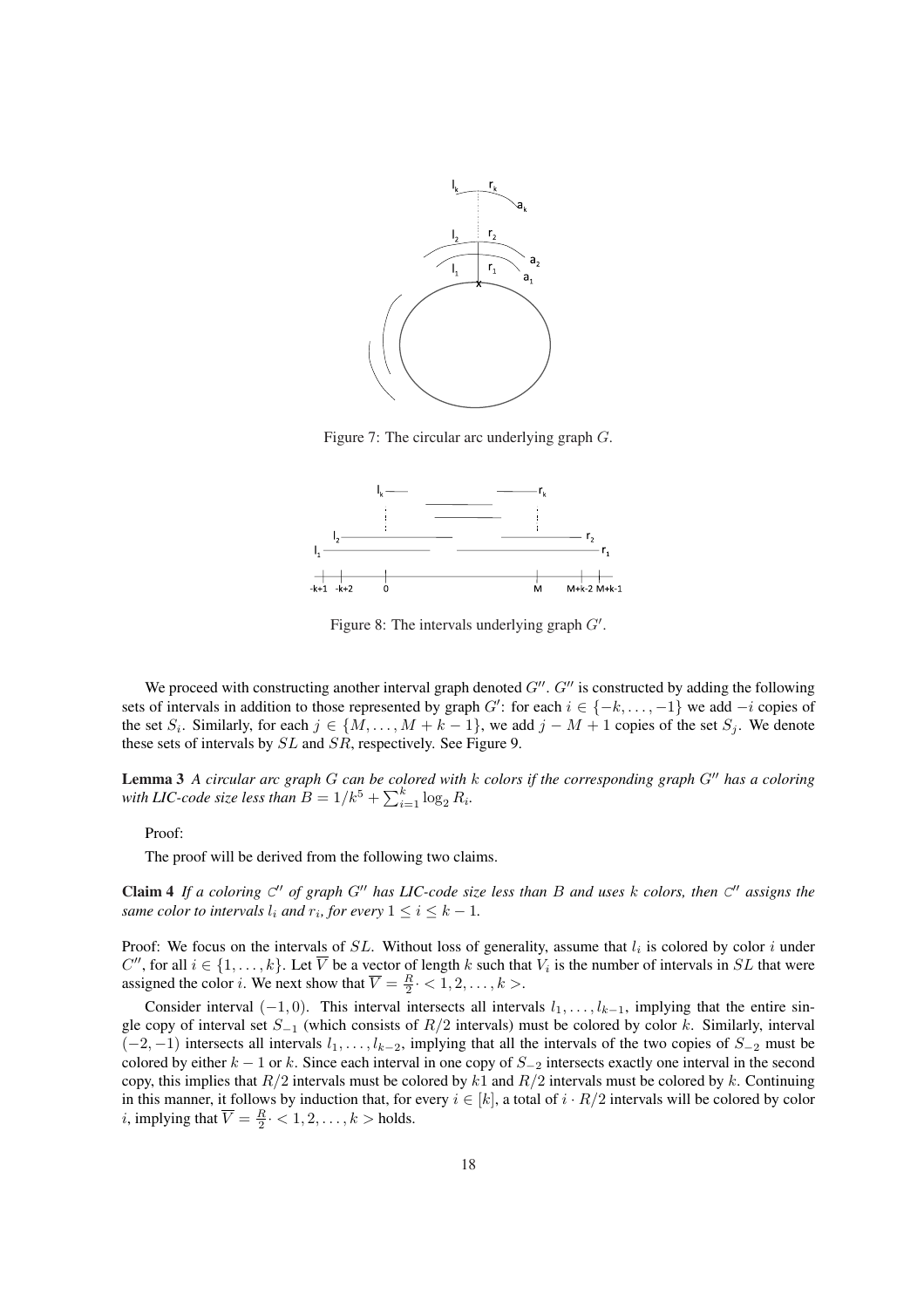

Figure 9: The intervals underlying graph  $G''$ . (Only intervals  $l_i$  and the intervals of  $SL$  are shown.)

Analogously, we let  $\overline{V'}$  denote the vector of length k such that  $V'_i$  is the number of intervals in  $SR$  that were assigned the color *i*. Observe that, while we have chosen color name *i* for each interval  $l_i$ , we cannot do the same for intervals  $r_i$ . However, it follows by reasoning similar to that applied for SL that  $\frac{2}{R}\overline{V'}$  is a permutation over  $\{1,\ldots,k\}$ . We proceed to show that  $\overline{V'} = \overline{V}$ . We use the following fact, whose proof appears in the appendix:

**Fact 1** *For any constant*  $c \ge 1$ *, the permutation*  $\pi$  *over*  $\{1, ..., k\}$  *which minimizes the function*  $f(\pi)$  = Fact 1 For any consume  $c \geq 1$ , the permutation is over  $\{1, \ldots, k\}$  which minimizes the junction  $f(n) = \sum_{i=1}^{k} \log (c(\pi_i + i))$  is the identity permutation. The second smallest value of is obtained by f on the per*mutation*  $\langle 1, 2, \ldots, k - 2, k, k - 1 \rangle$ *.* 

For a coloring C of G'', we let  $L_S(C)$  denote the LIC-code size induced by C computed only over the nodes of G'' that represent intervals of  $S_L$  or  $S_R$ . By Fact 1,  $L_S$  is minimized when  $\overline{V'} = \overline{V}$ . Furthermore, the second smallest value of  $L_S$  is obtained when  $\overline{V'} = \frac{R}{2} \langle 1, 2, \ldots, k-2, k, k-1 \rangle$ . We next show that any coloring induced by this vector, denoted  $C_{(1,2,...,k-2,k,k-1)}$ , results in LIC-code size greater than B:

$$
L(G'', C_{(1,2,...,k-2,k,k-1)}) > L_S(C_{(1,2,...,k-2,k,k-1)})
$$
  
\n
$$
\geq \sum_{i=3}^k \log R_i + 2 \log \left( \frac{R_1 + R_2}{2} \right)
$$
  
\n
$$
= \sum_{i=1}^k \log R_i + 2 \log \left( \frac{R_1 + R_2}{2} \right) - (\log R_1 + \log R_2)
$$
  
\n
$$
= \sum_{i=1}^k \log R_i + \log \frac{\left( \frac{R_1 + R_2}{2} \right)^2}{R_1 \cdot R_2}
$$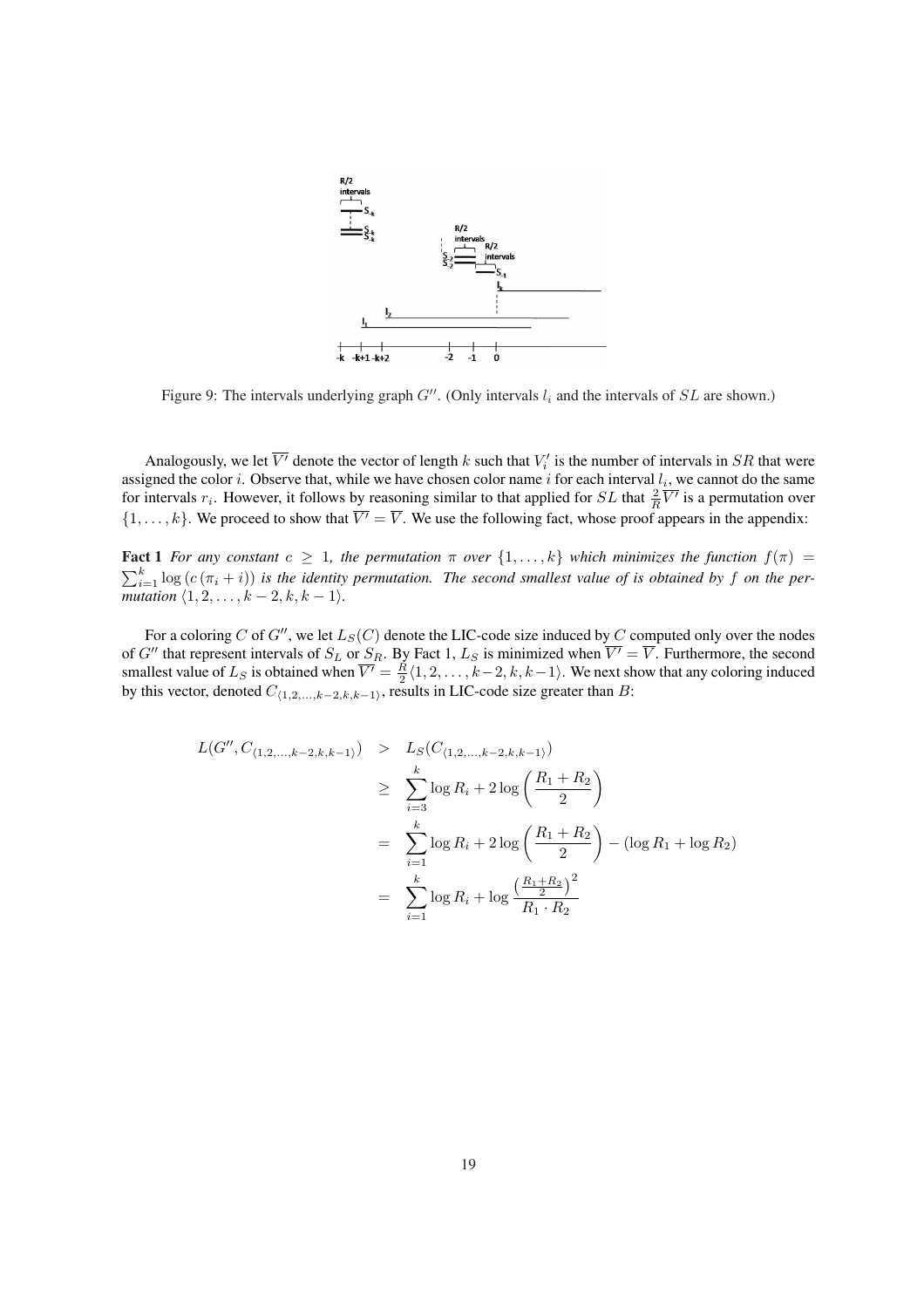$$
= \sum_{i=1}^{k} \log R_i + \log \frac{\left(\frac{kR + (k-1)R}{2}\right)^2}{kR \cdot (k-1)R}
$$
  
\n
$$
= \sum_{i=1}^{k} \log R_i + \log \frac{\left(k - \frac{1}{2}\right)^2}{k(k-1)}
$$
  
\n
$$
= \sum_{i=1}^{k} \log R_i + \log \left(1 + \frac{1}{4(k^2 - k)}\right)
$$
  
\n
$$
> \sum_{i=1}^{k} \log R_i + \frac{\log e}{\left(4(k^2 - k)\right)^2}
$$
  
\nSince  $\ln(1 + x) > x - \frac{x^2}{2} > x^2$  for every  $x \in (0, \frac{2}{3})$ .  
\n
$$
> \sum_{i=1}^{k} \log R_i + \frac{1}{k^5} = B.
$$

This implies that C'' colors SL and SR according to the same vector. Recall that the *i*-th element in  $\overline{V}$ corresponds to  $l_i$ 's color, while the  $i$ -th element in  $\overline{V'}$  corresponds to  $r_i$ 's color. Since  $\overline{V}=\overline{V'}$ , it follows that for every *i*,  $C''$  colors  $l_i$  and  $r_i$  with the same color.

## Claim 5 If a coloring  $C''$  of graph  $G''$  has LIC-code size less than B then it uses exactly  $k$  colors.

Proof: First note that the k copies of the set  $S_{-k}$  intersect at  $-k + 1/2$ , implying that  $\mathcal{C}''$  uses at least k colors. We now focus on  $G'' \setminus G = SL \cup SR$  and show that C'' uses at most k colors for these intervals.

Assume towards a contradiction that C'' uses  $\ell > k$  colors for  $G'' \setminus G$ . We first show that the LIC-code size can be decreased by altering  $C''$  to use  $\ell - 1$  colors. Denote the *least-used* color by x and let I be an arbitrary interval with color x. Since I intersects at most  $k - 1$  other intervals, it can be legally colored in another color y such that  $n_y > n_x$ . Since the logarithm function is concave, this strictly reduces the LIC-code size. Repeatedly applying this procedure to all the intervals of  $N_x$  results in a coloring with  $\ell - 1$  colors and strictly reduces the LIC-code size.

Consider all colorings with  $k + 1$  colors and, without loss of generality, denote the least-used color by  $k + 1$ . It follows that a coloring C which minimizes the LIC-code size among all these colorings must assign the color  $k+1$  to a *single* interval I. Observe that re-coloring interval I to a color in  $\{1,\ldots,k\}$  reduces the LIC-code size  $\kappa + 1$  to a *single* interval 1. Obser<br>by at least  $1 - \log(\frac{3}{2}) = 0.4150$ .

From Claim 4,  $SL \cup SR$  contribute at least  $\sum_{i=1}^{k} \log R_i$  to the LIC-code size even under the minimal coloring with k colors. It follows that  $SL \cup SR$  contributes at least  $0.4150 + \sum_{i=1}^{k} \log R_i > 1/k^5 + \sum_{i=1}^{k} \log R_i = B$  to the LIC-code size in every coloring with more than  $k$  colors, . This implies in turn that  $C''$  uses at most  $k$  colors for  $G'' \setminus G = SL \cup SR$ .

We conclude the proof by showing that it is not possible that  $C''$  uses more than k colors for graph  $G'' =$ (SL ∪ SR) ∪ G. Since  $SL \cup SR$  is colored by k colors, it contributes at least  $\sum_{k=1}^{k} \log R_i$  to the LIC-code size. Any additional color will add at least 1 to the code size and it will surpass B. Hence,  $C''$  uses exactly k colors.

The proof of Lemma 3 can now be derived as follows: from Claim 5, a coloring of  $G''$  with LIC-code size less than B uses exactly k colors and, from Claim 4, it assigns the same color to intervals  $l_i$  and  $r_i$ , for every  $i \in [k]$ . Thus, it induces a legal coloring of G that uses k colors. The 'if' direction follows.

We now prove that the inverse of Lemma 3 is also true.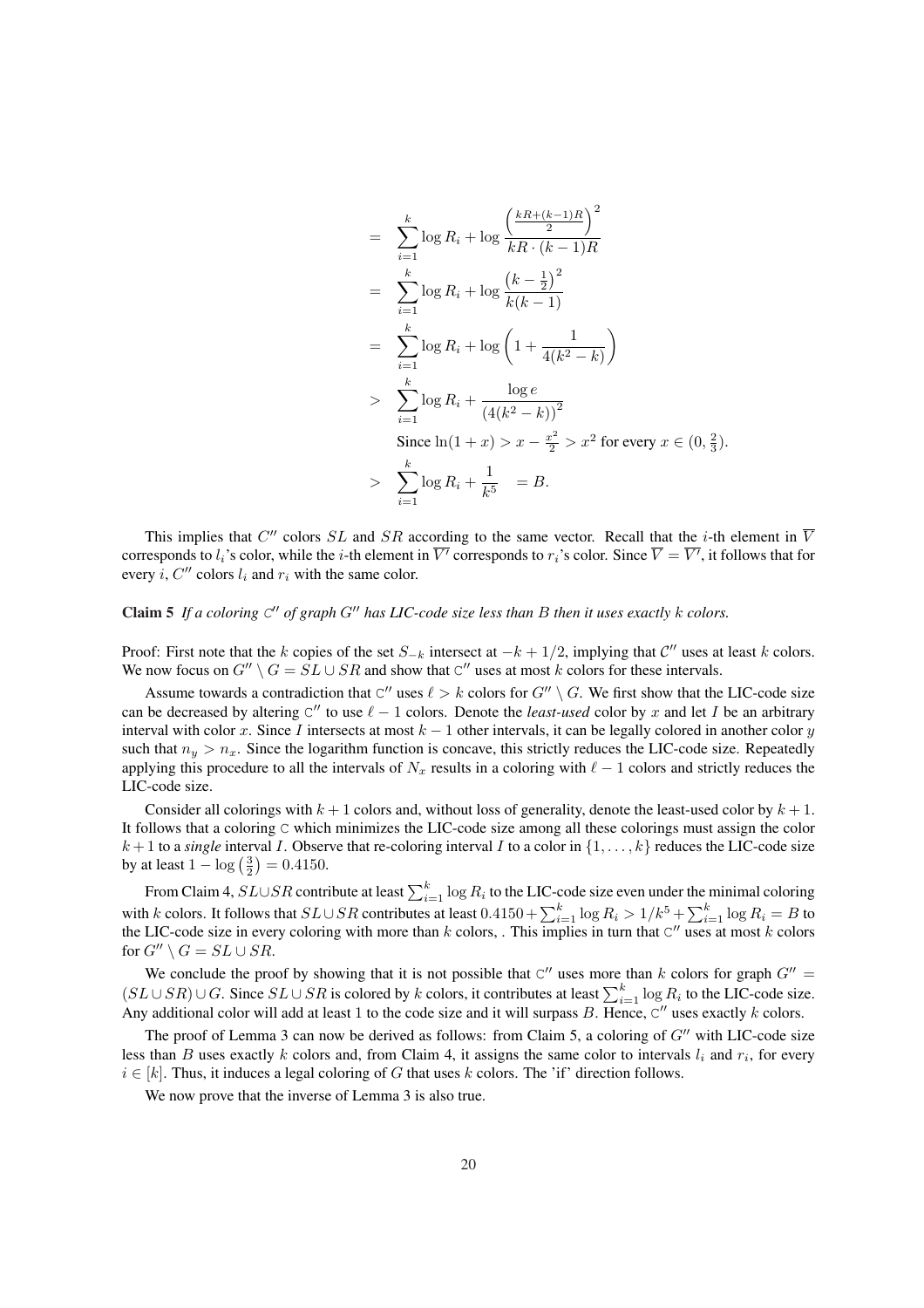Lemma 6 If a circular arc graph G can be colored with k colors, then the corresponding graph G<sup>tt</sup> has a *coloring with LIC-code size less than* B*.*

### Proof:

The proof relies on the following fact, whose proof is brought in the appendix.

Fact 2 If  $R = k^7(n+k+1)$  and, for every  $i \in [k]$ ,  $R_i = (k-i+1)R$ , then, for every  $k \geq 3$  and  $i \in [k]$ ,  $\log(R_i + (n + k + 1)) - \log(R_i) < \frac{1}{k^6}$ .

Assume that G can be colored with k colors. Let C be that coloring and let i denote the color of  $a_i$  under C. C can be extended to a coloring C'' of G'' as follows: For every  $1 \le i \le k$ , assign color i to the intervals  $l_i$  and  $r_i$ , to the  $i \cdot R/2$  intervals in  $G'' \setminus G'$  that contiguously cover  $(-k, -k + i)$ , and to the  $i \cdot R/2$  intervals in  $G'' \setminus G'$ that contiguously cover  $(M + k - i, M + k)$ .

From our selection of  $R_k$ , and since  $R_i > R_k$  for every  $1 \leq i \leq k-1$ , the following holds regardless of how the intervals of  $G$  are partitioned between the  $k$  colors.

$$
L(\mathbf{G''}, \mathbf{C''}) \leq \sum_{i=1}^{k} \log(R_i + n + k + 1) < \sum_{i=1}^{k} \left( \log(R_i) + \frac{1}{k^6} \right) = \frac{1}{k^5} + \sum_{i=1}^{k} \log(R_i) = B,
$$

where the second inequality follows from Fact 2.

The proof of Theorem 2 now follows from Lemmas 3, 6 and from the NP-hardness of the circular graph coloring problem [4].

The hardness of the BMLIC problem follows by reduction from the MLIC problem:

#### Theorem 7 *The Budgeted Minimum Layered Interval-Code problem is NP-hard.*

Proof: Let  $G = \langle V, E \rangle$  be an instance of the MLIC problem. We show that the minimum LIC-code of G can be found in polynomial time by an oracle machine with an oracle for the BMLIC problem.

This is done by iteratively running the BMLIC oracle with input  $G$  and increasing  $b$  by 1 in every iteration (starting with  $b = 1$ ). The algorithm stops when the oracle first returns G (that is, the graph G can be colored completely with an interval code size exactly b). The solution to the MLIC problem is therefore the coloring  $C$ returned by the oracle (and the optimal MLIC value is b).

Since a coloring C' of G that colors each vertex  $v \in V$  with a unique color is always feasible and satisfies  $L(G, \mathcal{C}') = |V|$ , the optimal MLIC value is always bounded by |V|. Therefore, the algorithm described above runs in polynomial time and the claim follows.

### 8.2 A 2-approximation Algorithm for the MLIC Problem

We next show that the MSCS algorithm presented in Section 3.2 (see Algorithm 1 for the pseudo-code) is a polynomial 2-approximation algorithm for the MLIC problem. The algorithm and the proof follow closely the 2-approximation algorithm for *sum coloring on interval graph* (and its proof) presented in [5].

Theorem 8 *Algorithm MSCS is a polynomial* 2*-approximation algorithm for the MLIC problem.*

Proof: Let G be an instance of the MLIC problem, and let  $C^*$  be the optimal solution for G (i.e.,  $L(G, C^*)$ ) is minimal among all legal colorings of G). We denote by  $\chi(G)$  the chromatic number of G. Note that  $|C^*| \geq \chi(G)$ .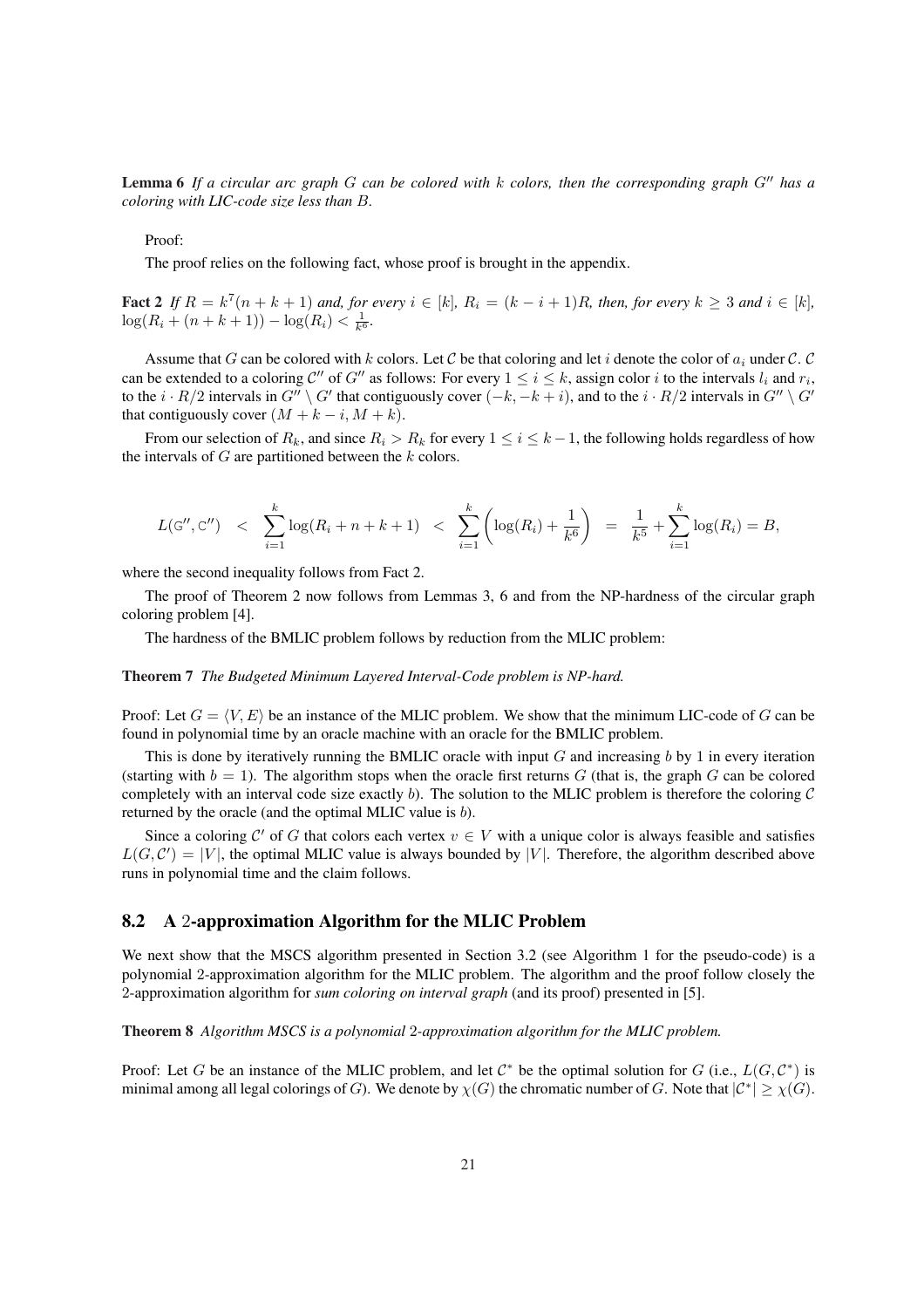We first present an *illegal* coloring  $C_1$ , such that  $L(G, C_1) \leq L(G, C^*)$ . Then, we show how to correct the coloring  $C_1$  to a legal coloring  $C_2$  for which  $L(G, C_2) < 2 \cdot L(G, C_1)$ . This implies that  $L(G, C_2) < 2 \cdot L(G, C^*)$ and  $C_2$  is a 2-approximation for the problem.

Coloring  $C_1$  is obtained by running Algorithm 1 without the recursive calls (that is, Lines 1-9).  $C_1$  assigns color k to  $A_k \setminus A_{k-1}$  for  $k = 1, ..., \chi(G)$  (for convention,  $A_0 = \emptyset$ ). Let  $n_i$  be the number of vertices assigned color *i* by  $C_1$ .

We assume ALGORITHM LB [5, pp. 114-115] is used to compute the k-colorable sets in Line 5. This implies that the sets  $A_i$  have the following properties that were proved in [5]:

**Property** 1 *For every*  $i \in \{1, ..., \chi(G) - 1\}$ ,  $n_i \geq n_{i+1}$ .

**Property 2** *For every*  $k \in \{2, \ldots, \chi(G)\}\$ , the graph induced by  $A_k \setminus A_{k-1}$  *is a* 2*-colorable interval graph.* 

We next show that  $L(G, C_1) \leq L(G, C^*)$ .

Denote by  $n_i^*$  the number of vertices assigned color i by  $\mathcal{C}^*$ . Without loss of generality we assume that  $n_i^* \geq n_{i+1}^*$  for every  $i \in \{1, ..., |\mathcal{C}^*|\}$ . Since  $\mathcal{C}^*$  is a legal coloring, the number of vertices colored with k colors cannot exceed the size of largest k-colorable subgraph of  $G$ . This implies that  $\mathcal{C}^*$  must satisfy the following constraints:

$$
\sum_{i=1}^k n_i^* \le |A_k|, \quad \text{ for every } k \in \{1, \ldots, \chi(G)\}.
$$

It is important to notice that among all (not necessarily legal) colorings satisfying these constraints,  $C_1$  has minimum LIC-code size: Since the logarithm function is concave, re-coloring a vertex from color  $i$  to color j always reduces the LIC-code size if  $m_i \n\t\leq m_j$ . This implies that the minimal code size is achieved when  $\sum_{i=1}^{k} m_i = |A_k|$  for every  $k \in \{1, ..., \chi(G)\}$  (that is,  $n_k = |A_k| - |A_{k-1}|$ ). Since  $C_1$  maintains this property, it implies that  $L(G, C_1) \leq L(G, C^*)$ .

Coloring  $C_2$  is the legal coloring obtained by Algorithm MSCS (Lines 1-15). Let  $A_1, \ldots, A_k$  be the sets obtained in Line 5 of the top recursion level. By Property 2, each subgraph GRAPH( $G, A_k \setminus A_{k-1}$ ) is 2-colorable. This implies that the recursion depth is at most 2 and that each set  $A_k$  can be partitioned into two independent sets, denoted odd<sub>k</sub> and even<sub>k</sub> (for  $k = 1$ ,  $\chi(G_1') = 1$  implying that odd<sub>1</sub> =  $\emptyset$ ). Note that  $\{\text{odd}_k, \text{even}_k\}$  is the result of applying MSCS on GRAPH $(G, A_k \setminus A_{k-1})$ .

The legal coloring  $C_2$  is defined as follows:

$$
\mathcal{C}_2(v) = \begin{cases} 2 \cdot \mathcal{C}_1(v) - 1 & \text{if } v \in \text{odd}_{\mathcal{C}_1(v)} \\ 2 \cdot \mathcal{C}_1(v) & \text{if } v \in \text{even}_{\mathcal{C}_1(v)} \end{cases}
$$

Intuitively, the conflicts of  $C_1$  are resolved independently for each color; it suffices to add an extra color (for each color) in order to resolve all conflicts. It follows that  $C_2$  uses at most  $2\chi(G) - 1$  colors (since odd<sub>1</sub> is always empty). Let  $n''_i$  denote the number of vertices assigned with color i under  $C_2$ .

We next bound the LIC-code size of  $C_2$ :

$$
L(G, C_2) = \sum_{j=1}^{2\chi(G)} \log(n''_j + 1) = \sum_{i=1}^{\chi(G)} \left( \log(n''_{2i-1} + 1) + \log(n''_{2i} + 1) \right)
$$
  
= 
$$
\sum_{i=1}^{\chi(G)} \left( \log(\left| \text{odd}_i \right| + 1) + \log(\left| \text{even}_i \right| + 1) \right) < 2 \cdot \sum_{i=1}^{\chi(G)} \log(\left| A_i \right| + 1)
$$
  
= 
$$
2 \cdot L(G, C_1) \le 2 \cdot L(G, C^*)
$$

Hence, this perturbation of  $C_1$  at most doubles the LIC-code size and the claim follows.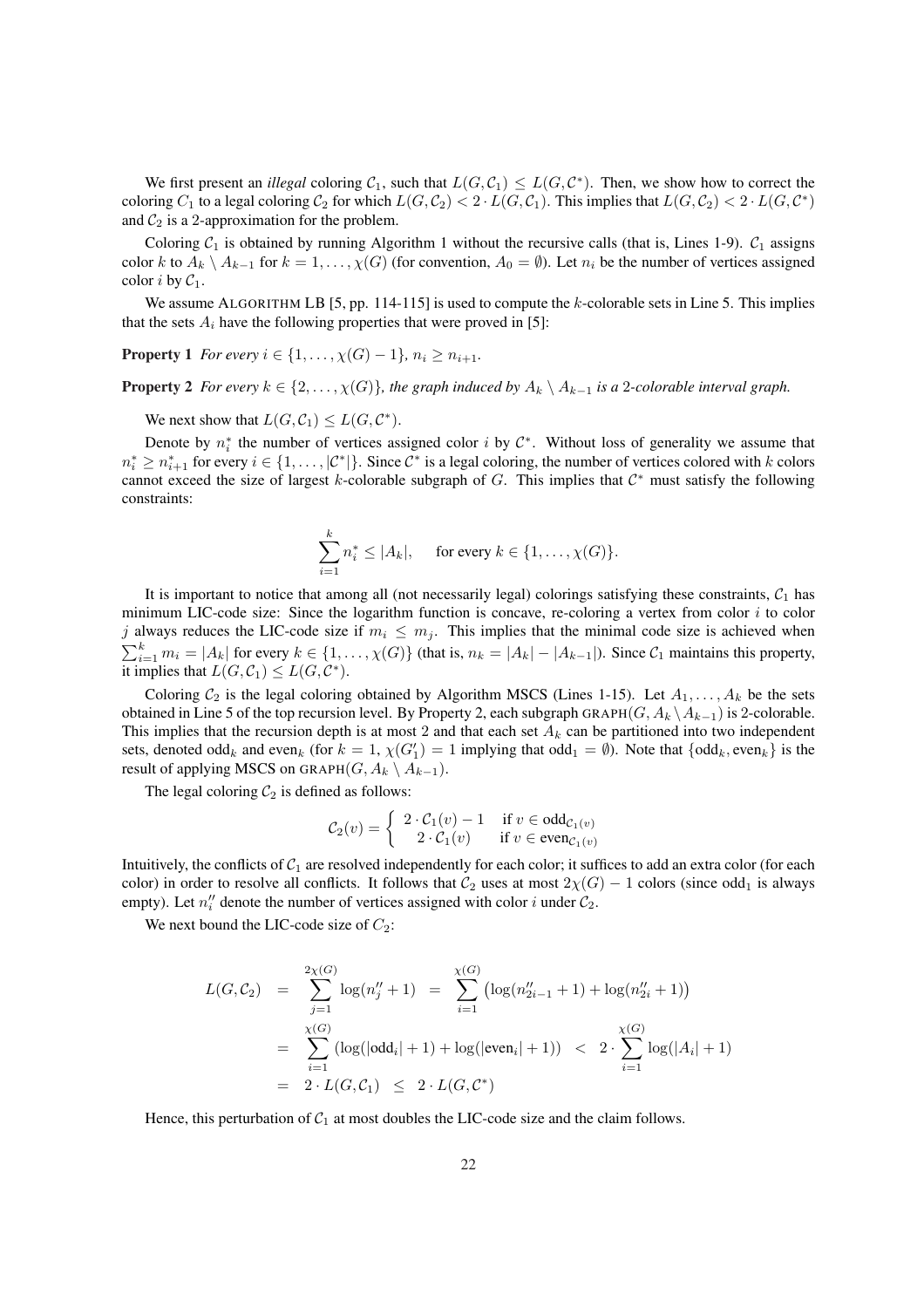## 9 Conclusions

This paper presents the *Layered Interval Code* (LIC) range-encoding scheme for constructing space-efficient TCAM representations of range rules. The gist of our scheme is the use of graph-coloring algorithms to partition the ranges between multiple *layers*. Each of these layers consists of mutually disjoint ranges that are encoded by using the extra-bits that are typically available in TCAM-based classifier entries. We present several LIC construction algorithms that are based on approximation algorithms for specific variants of interval-graph coloring. We also evaluate two encoding schemes, one which encodes each layer independently and another - cross-layer encoding - which exploits containment relationships between intervals in different layers. We suggest a novel hot updates algorithm (used by our LIC scheme) that can be used with any database-dependent encoding scheme. We evaluate these algorithms by performing extensive comparative analysis on real-life classification databases. Our analysis establishes that all our algorithms reduce the number of redundant TCAM entries caused by range rules by more than 60% as compared with best range-encoding prior art.

Acknowledgments The authors are deeply indebted to Cisco Systems, Will Eatherton, and David Taylor for kindly providing us the classification database we used for this work. We would also like to thank Yehuda Afek, Karthik Lakshminarayanan, Anand Rangarajan , and Srinivasan Venkatachary for assisting us in the process of obtaining access to the database. Finally, we thank the anonymous reviewers for their many helpful comments.

## References

- [1] *INFOCOM 2009. 28th IEEE International Conference on Computer Communications, Joint Conference of the IEEE Computer and Communications Societies, 19-25 April 2009, Rio de Janeiro, Brazil*. IEEE, 2009.
- [2] V. Srinivasan, G. Varghese, S. Suri, and M. Waldvogel, "Fast and scalable layer four switching," in *ACM SIGCOMM*, Sep. 1998, pp. 191–202.
- [3] D. E. Taylor, "Survey and taxonomy of packet classification techniques," *ACM Comput. Surv.*, vol. 37, no. 3, pp. 238–275, 2005.
- [4] M. R. Garey, D. S. Johnson, G. L. Miller, and C. H. Papadimitriou, "The complexity of coloring circular arcs and chords," *SIAM Journal on Algebraic and Discrete Methods*, vol. 2, no. 1, pp. 216–227, 1980.
- [5] S. Nicoloso, M. Sarrafzadeh, and X. Song, "On the sum coloring problem on interval graph," *Algorithmica*, vol. 23, pp. 109–126, 1999.
- [6] E. Kubicka, "The chromatic sum of a graph," Ph.D. dissertation, Western Michigan University, 1989.
- [7] H. Liu, "Efficient mapping of range classifier into ternary-cam," in *Hot Interconnects*, 2002.
- [8] J. van Lunteren and T. Engbersen, "Fast and scalable packet classification," *JSAC*, 2003.
- [9] K. Lakshminarayanan, A. Rangarajan, and S. Venkatachary, "Algorithms for advanced packet classification with ternary CAMs," in *ACM SIGCOMM*, 2005.
- [10] F. Yu and R. H. Katz, "Efficient multi-match packet classification with tcam," in *HOTI*, 2004.
- [11] E. Spitznagel, D. Taylor, and J. Turner, "Packet classification using extended TCAMs," in *ICNP*, 2003.
- [12] A. Bremler-Barr and D. Hendler, "Space-efficient tcam-based classification using gray coding," in *IEEE INFOCOM*, 2007, pp. 1388–1396.
- [13] F. Gray, "Pulse code communication," 1953, united States Patent Number 2632058.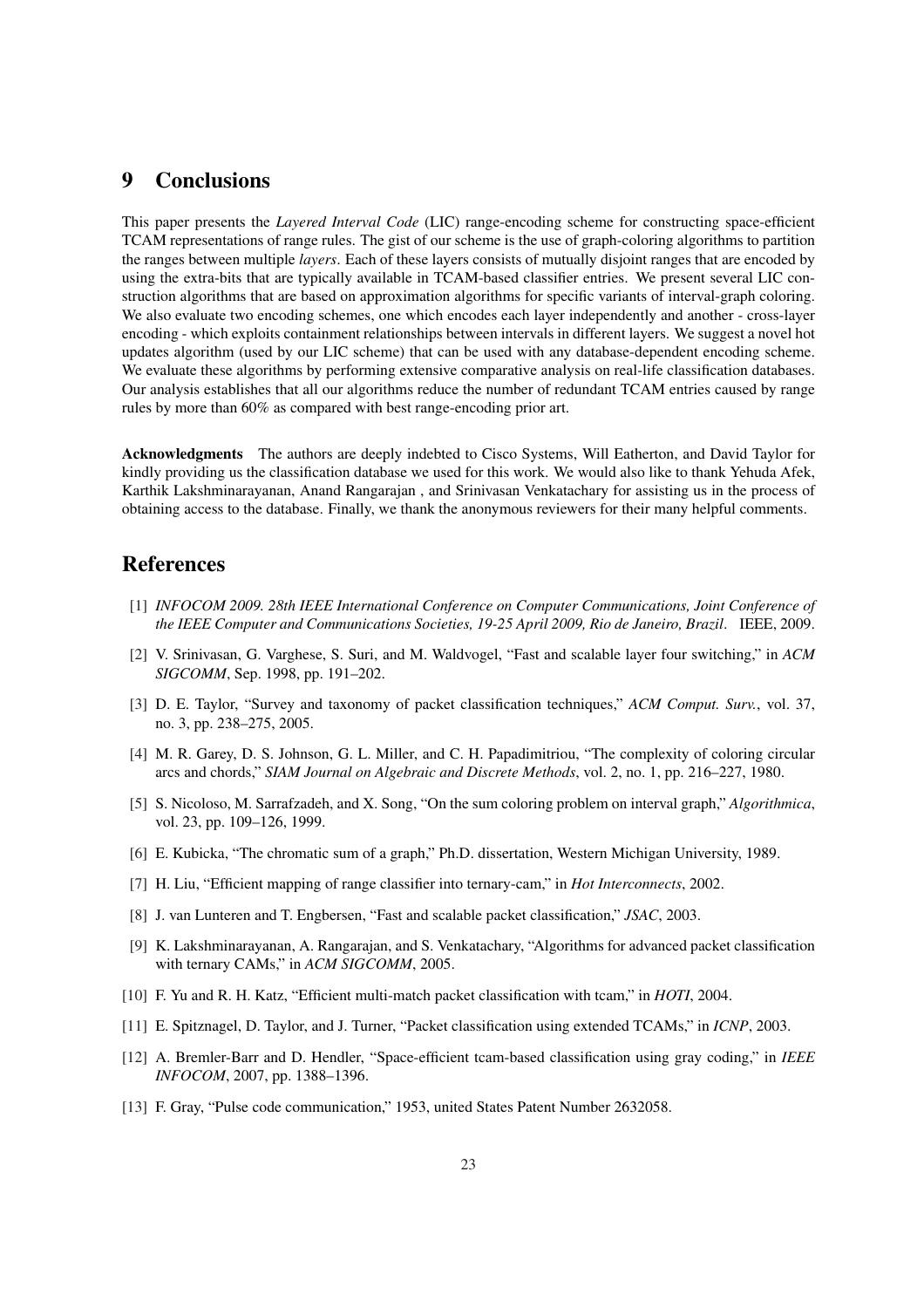- [14] H. Che, Z. Wang, K. Zheng, and B. Liu, "DRES: Dynamic range encoding scheme for tcam coprocessors," *IEEE Transaction on Computers*, vol. 57, no. 6, 2008.
- [15] Y.-K. Chang and C.-C. Su, "Efficient tcam encoding schemes for packet classification using gray code," in *Global Telecommunications Conference, GLOBECOM*, 2007.
- [16] K. Zheng, H. Che, Z. Wang, B. Liu, and X. Zhang, "DPPC-RE: TCAM-based distributed parallel packet classification with range encoding," *IEEE Trans. Computers*, vol. 55, no. 8, pp. 947–961, 2006.
- [17] R. Cohen and D. Raz, "Simple efficient tcam based range classification." in *INFOCOM*. IEEE, 2010, pp. 461–465. [Online]. Available: http://dblp.uni-trier.de/db/conf/infocom/infocom2010.html#CohenR10
- [18] O. Rottenstreich and I. Keslassy, "Worst-case tcam rule expansion," in *Proceedings of the 29th conference on Information communications*, ser. INFOCOM'10. Piscataway, NJ, USA: IEEE Press, 2010, pp. 456–460. [Online]. Available: http://dl.acm.org/citation.cfm?id=1833515.1833607
- [19] R. P. Draves, C. King, S. Venkatachary, and B. D. Zill, "Constructing optimal ip routing tables," in *IEEE INFOCOM*, 1999, pp. 88–97.
- [20] Q. Dong, S. Banerjee, J. Wang, D. Agrawal, and A. Shukla, "Packet classifiers in ternary cams can be smaller," in *SIGMETRICS*. ACM, 2006, pp. 311–322.
- [21] C. R. Meiners, A. X. Liu, and E. Torng, "TCAM razor: A systematic approach towards minimizing packet classifiers in TCAMs," in *ICNP*, 2007.
- [22] S. Suri, T. Sandholm, and P. R. Warkhede, "Compressing two-dimensional routing tables," *Algorithmica*, vol. 35, no. 4, pp. 287–300, 2003.
- [23] D. Pao, Y. K. Li, and P. Zhou, "Efficient packet classification using TCAMs," *Comput. Netw.*, vol. 50, pp. 3523–3535, December 2006. [Online]. Available: http://dl.acm.org/citation.cfm?id=1228646.1228647
- [24] D. C.-W. Pao, P. Zhou, B. L. 0001, and X. Zhang, "Enhanced prefix inclusion coding filter-encoding algorithm for packet classification with ternary content addressable memory," *IET Computers & Digital Techniques*, vol. 1, no. 5, pp. 572–580, 2007.
- [25] C. R. Meiners, A. X. Liu, and E. Torng, "Topological transformation approaches to optimizing tcam-based packet classification systems," in *Proceedings of the eleventh international joint conference on Measurement and modeling of computer systems*, ser. SIGMETRICS '09. New York, NY, USA: ACM, 2009, pp. 73–84. [Online]. Available: http://doi.acm.org/10.1145/1555349.1555359
- [26] A. Bar-Noy, M. Bellare, M. M. Halldorsson, H. Shachnai, and T. Tamir, "On chromatic sums and distributed resource allocation," *Information and Computation*, vol. 140, no. 2, pp. 183–202, 1998. [Online]. Available: citeseer.ist.psu.edu/bar-noy98chromatic.html
- [27] M. C. Carlisle and E. L. Lloyd, "On the k-coloring of intervals," *Discrete Applied Mathematics*, vol. 59, no. 3, pp. 225–235, 1995.
- [28] R. E. Tarjan, *Data structures and network algorithms*. Society for Industrial and Applied Mathematics, 1983.
- [29] D. Shah and P. Gupta, "Fast updating algorithms for tcams," *IEEE Micro*, vol. 21, no. 1, pp. 36–47, 2001.
- [30] K. J. Supowit, "Finding a maximum planar subset of nets in a channel," *IEEE Transactions on Computer-Aided Design*, vol. 6, no. 1, pp. 93–94, 1987.
- [31] D. Marx, "A short proof of the NP-completeness of minimum sum interval coloring," *Operations Research Letters*, vol. 33, no. 4, pp. 382–384, 2005.